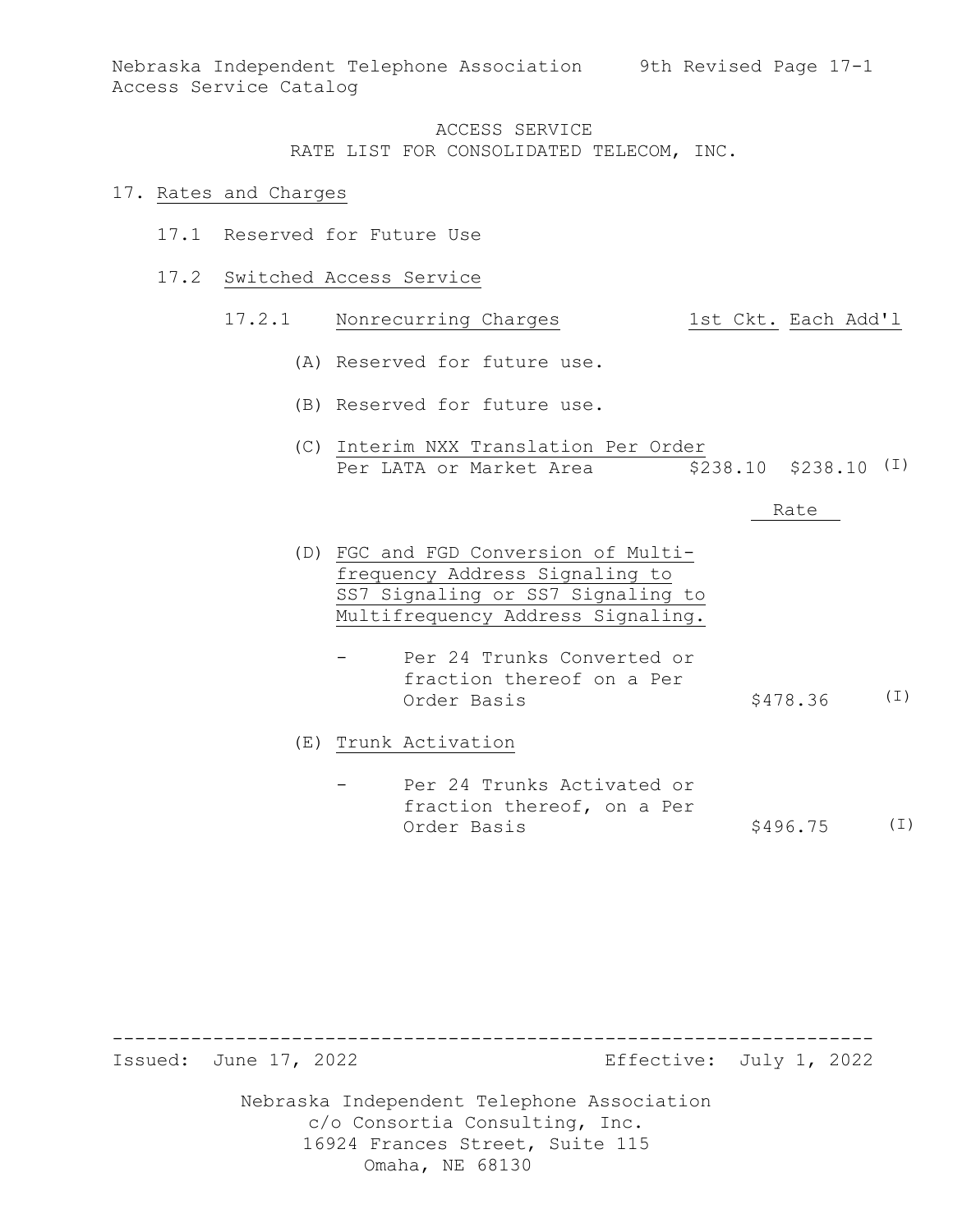Nebraska Independent Telephone Association 11th Revised Page 17-2 Access Service Catalog

> ACCESS SERVICE RATE LIST FOR CONSOLIDATED TELECOM, INC.

### 17. Rates and Charges

|  | 17.2.2 Local Transport | Rate |
|--|------------------------|------|
|  |                        |      |

- Direct Trunked Transport

|         |               | Direct Trunked Facility<br>Per Mile                                          |                         |          |
|---------|---------------|------------------------------------------------------------------------------|-------------------------|----------|
|         |               | - Voice Grade                                                                | \$5.86                  | $(\bot)$ |
|         |               | - High Capacity DS1                                                          | 27.57                   | $(\bot)$ |
|         |               | - High Capacity DS3                                                          | 240.05                  | $(\bot)$ |
|         |               | Per Termination                                                              |                         |          |
|         |               | - Voice Grade                                                                | \$59.06                 | $(\bot)$ |
|         |               | - High Capacity DS1                                                          | 142.97                  | $(\bot)$ |
|         |               | - High Capacity DS3                                                          | 918.14                  | $(\bot)$ |
|         |               | Multiplexing                                                                 |                         |          |
|         |               | Per Arrangement                                                              |                         |          |
|         |               | DS3 to DS1                                                                   | \$837.69                | $(\bot)$ |
|         |               | DS1 to Voice                                                                 | 323.43                  | $(\bot)$ |
|         |               | Tandem Switched Transport                                                    |                         |          |
|         |               | (Applies to Non-Toll Free)                                                   |                         |          |
|         |               | Tandem Switched Facility                                                     |                         |          |
|         |               | Per Access Minute Per Mile                                                   |                         |          |
|         |               | Originating                                                                  | \$0.000903              |          |
|         |               | Terminating                                                                  | \$0.000435              | $(\bot)$ |
|         |               | Tandem Switched Termination                                                  |                         |          |
|         |               | Per Access Minute Per Term.                                                  |                         |          |
|         |               | Originating                                                                  | \$0.004197              |          |
|         |               | Terminating                                                                  | \$0.002261              | $(\bot)$ |
|         |               | Tandem Switching                                                             |                         |          |
|         |               | Per Access Minute Per Tandem                                                 |                         |          |
|         |               | Originating                                                                  | \$0.005476              |          |
|         |               | Terminating                                                                  | \$0.005705              | $(\bot)$ |
|         |               |                                                                              |                         |          |
|         |               | Network Blocking Per Blocked Call                                            |                         |          |
|         |               | Applies to FGD only                                                          | \$0.0166                | ( I )    |
| Issued: | June 17, 2022 |                                                                              | Effective: July 1, 2022 |          |
|         |               | Nebraska Independent Telephone Association<br>c/o Consortia Consulting, Inc. |                         |          |
|         |               | 16924 Frances Street, Suite 115                                              |                         |          |

Omaha, NE 68130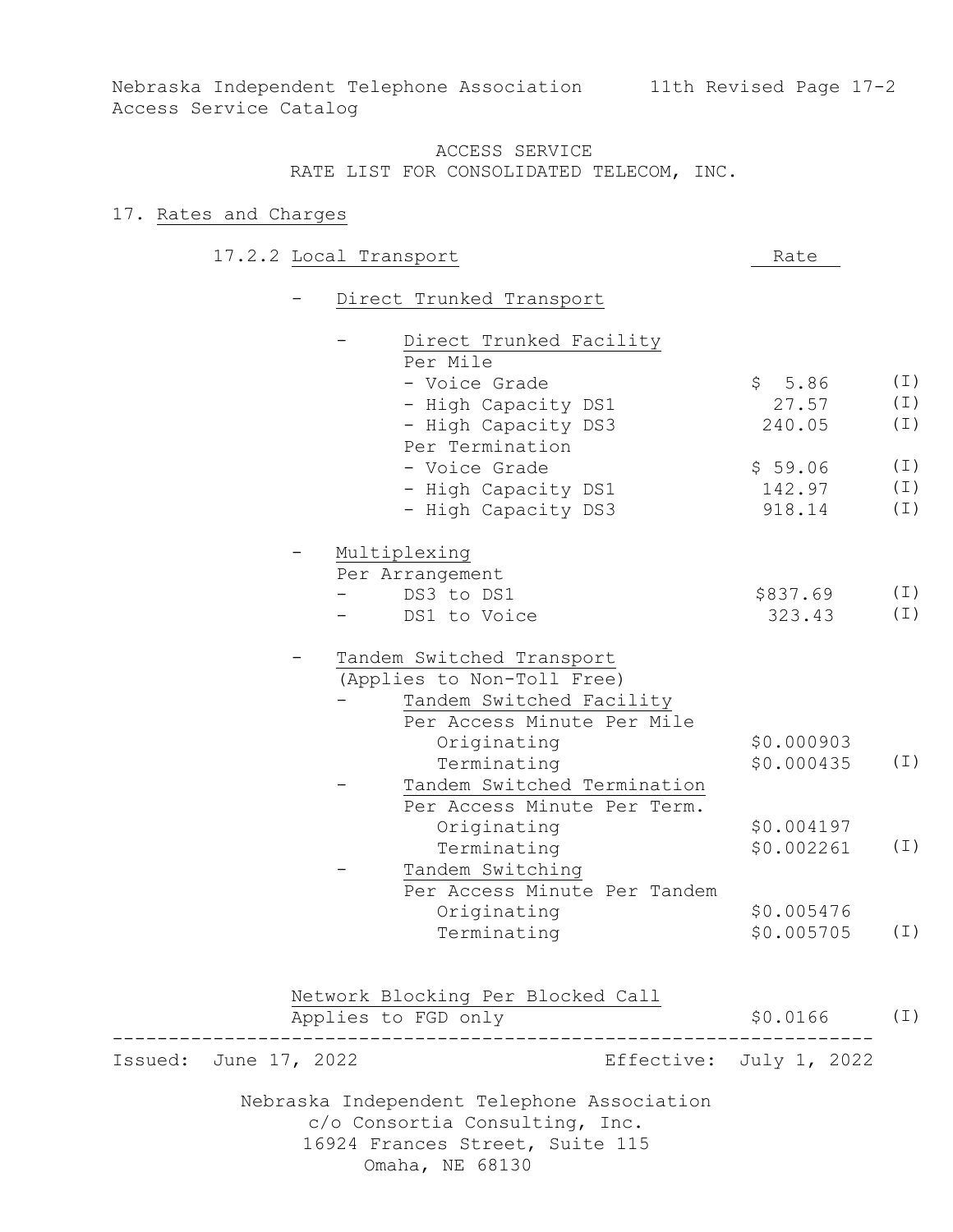### 17. Rates and Charges (Cont'd.)

- 17.2 Switched Access Service (Cont'd.)
	- 17.2.2 Local Transport (Cont'd.)

### (A) Common Channel Signaling Network Connection\*

|     | (1) | Signaling Network Access Link                      | Rate     |       |
|-----|-----|----------------------------------------------------|----------|-------|
|     |     | - Signaling Mileage<br>Facility Per Mile           | \$7.92   | (I)   |
|     |     | - Signaling Mileage Termination<br>per Termination | \$79.50  | ( I ) |
|     | (2) | STP Port<br>- per Port                             | \$784.67 | ( I ) |
| (B) |     | 800 Data Base Access Service Queries               |          |       |
|     |     | Per Ouerv                                          |          |       |

| . ⊻u∈⊥y |                                                                                                                                                                                                                                                                                                                                                                                          |
|---------|------------------------------------------------------------------------------------------------------------------------------------------------------------------------------------------------------------------------------------------------------------------------------------------------------------------------------------------------------------------------------------------|
| - Basic | $$0.002224$ (R)                                                                                                                                                                                                                                                                                                                                                                          |
| __ _    | $\lambda$ $\alpha$ $\alpha$ $\alpha$ $\alpha$ $\alpha$ $\alpha$ $\beta$ $\alpha$ $\beta$ $\alpha$ $\beta$ $\alpha$ $\beta$ $\beta$ $\alpha$ $\beta$ $\alpha$ $\beta$ $\alpha$ $\beta$ $\beta$ $\alpha$ $\beta$ $\alpha$ $\beta$ $\alpha$ $\beta$ $\alpha$ $\beta$ $\alpha$ $\beta$ $\alpha$ $\beta$ $\alpha$ $\beta$ $\alpha$ $\beta$ $\alpha$ $\beta$ $\alpha$ $\beta$ $\alpha$ $\beta$ |

| $$0.002224$ (R) |
|-----------------|
|-----------------|

\*Available where technically feasible, as designated in NECA Tariff FCC No. 4, Wire Center Information.

----------------------------------------------------------------------- Effective: July 1, 2022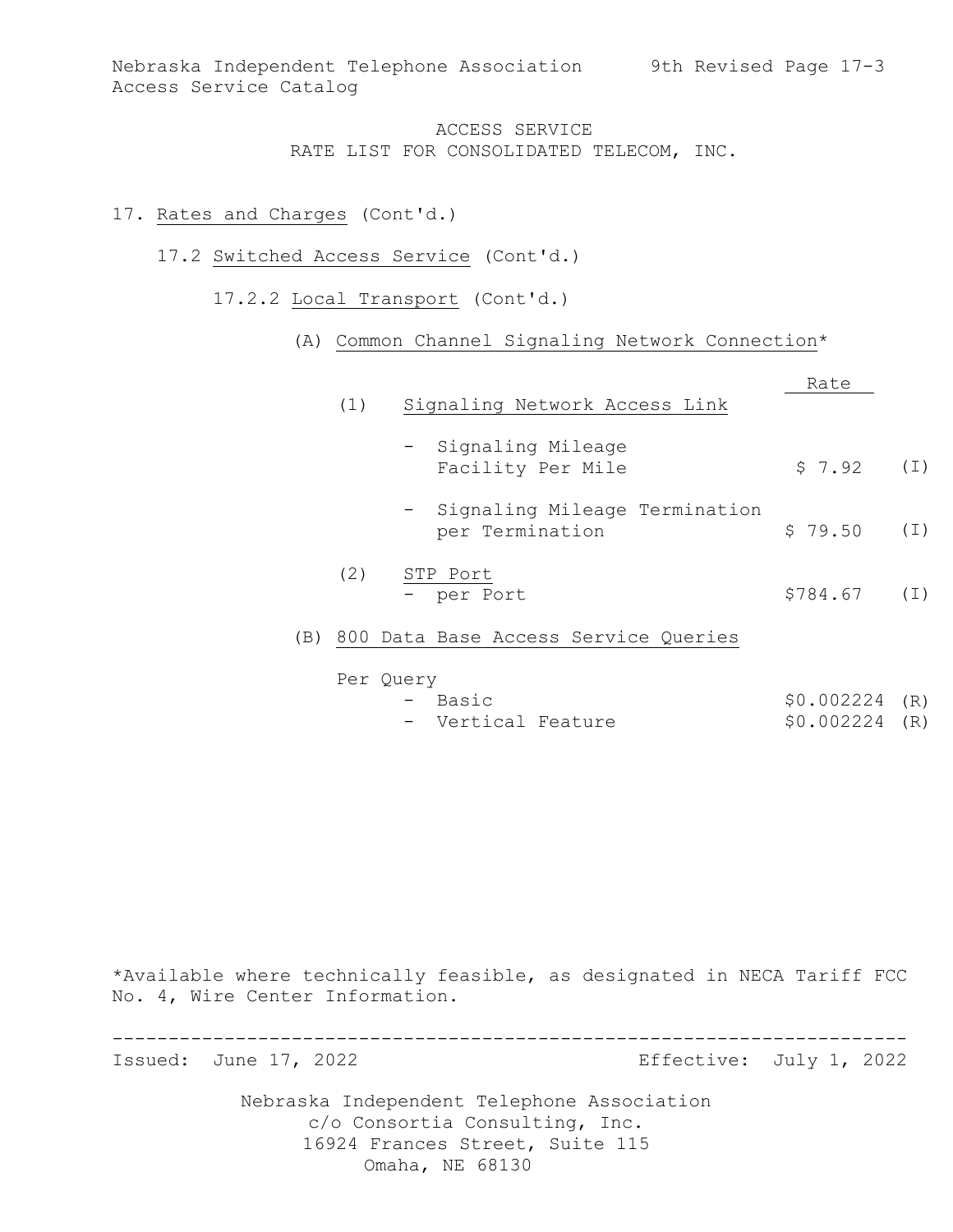| Nebraska Independent Telephone Association<br>Access Service Catalog<br>ACCESS SERVICE<br>RATE LIST FOR CONSOLIDATED TELECOM, INC.<br>17. Rates and Charges (Cont'd.)<br>17.2 Switched Access Service (Cont'd.)<br>17.2.3 End Office | 11 <sup>th</sup> Revised Page 17-4 |
|--------------------------------------------------------------------------------------------------------------------------------------------------------------------------------------------------------------------------------------|------------------------------------|
| (A) Local Switching<br>Per Access Minute                                                                                                                                                                                             | Rate                               |
| (Applies to Non-Toll Free)<br>Originating<br>Terminating                                                                                                                                                                             | \$0.032149<br>\$0.000000           |
| (Applies to Toll Free)<br>Originating<br>Terminating                                                                                                                                                                                 | \$0.023993<br>(R)<br>\$0.000000    |
| (B) Information Surcharge<br>-Per 100 Access Minutes                                                                                                                                                                                 |                                    |
| (Applies to Non-Toll Free)<br>Originating<br>Terminating                                                                                                                                                                             | \$0.021600<br>\$0.000000           |
| (Applies to Toll Free)<br>Originating<br>Terminating                                                                                                                                                                                 | \$0.0264<br>$(\top)$<br>\$0.000000 |
| 17.2.4 Reserved for future use.                                                                                                                                                                                                      |                                    |
| 17.2.5 Directory Assistance Service                                                                                                                                                                                                  | Rate                               |
| (A) Directory Assistance Service                                                                                                                                                                                                     |                                    |
| A Directory Assistance Service<br>Charge applies for each call to<br>Directory Assistance Service.                                                                                                                                   | \$1.01                             |
| (B) Reserved for future use.                                                                                                                                                                                                         |                                    |

----------------------------------------------------------------------- Effective: July 1, 2022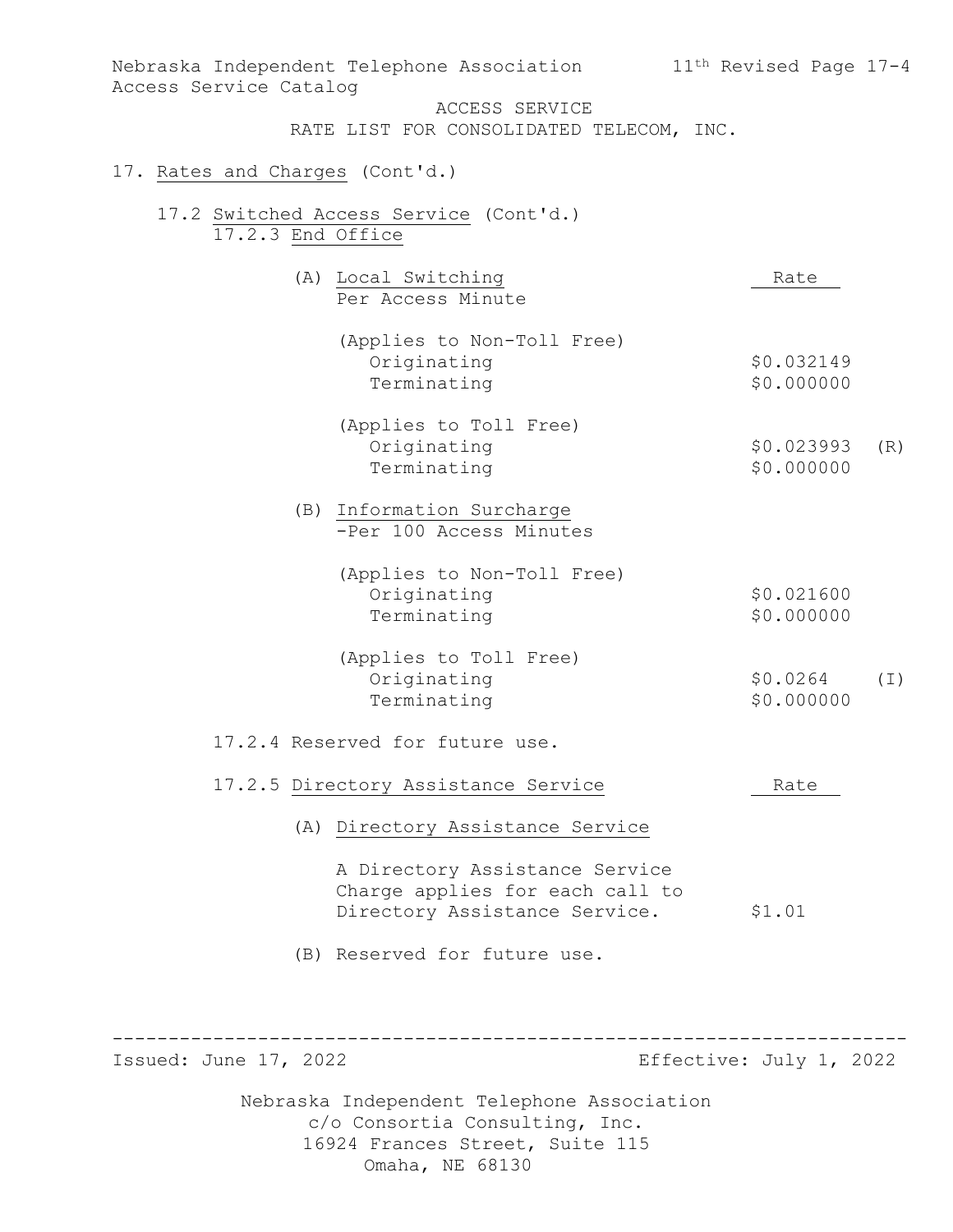### 17. Rates and Charges (Cont'd.)

#### 17.2 Switched Access Service (Cont'd.)

- 17.2.5 Directory Assistance Service (Cont'd.)
	- (C) Credit Allowance for Uncompleted Rate DA Calls

In addition to the credit allowance for Directory Assistance Service Call as set forth in 9.4.8(A) of NECA TARIFF F.C.C. NO. 5, there is also a credit allowance for the Switched Access Service portion in the originating LATA of such DA call. The credit will be as set forth following:

- (1) Reserved for future use.
- (2) Credit per call when FGA or FGB Switched Access Service is billed using per minute rates \$0.0659
- (3) Credit per call when FGC or FGD Switched Access Service is billed using per minute rates \$0.0659

17.2.7 Reserved for future use.

----------------------------------------------------------------------- Effective: July 1, 2002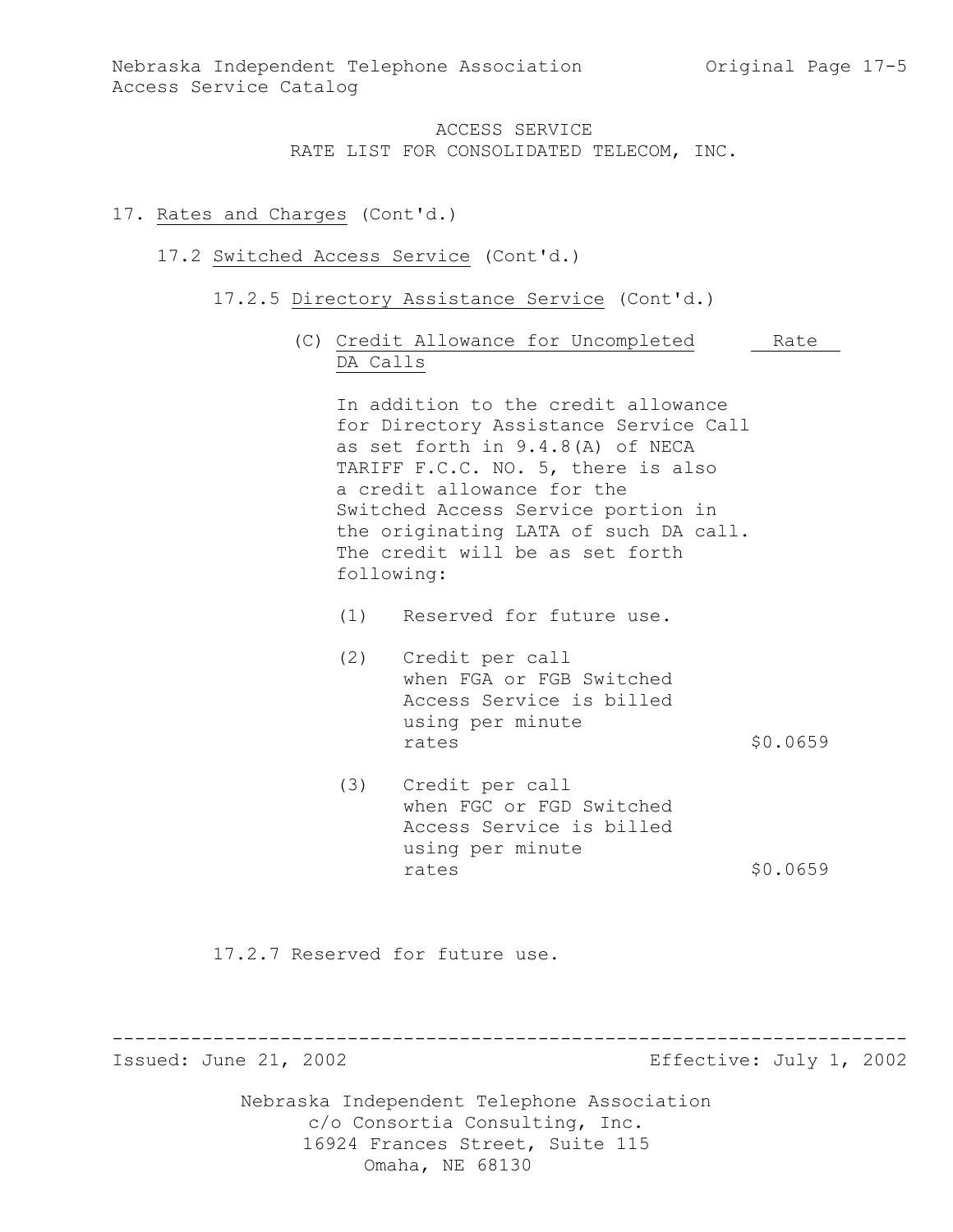Nebraska Independent Telephone Association and Original Page 17-6 Access Service Catalog ACCESS SERVICE RATE LIST FOR CONSOLIDATED TELECOM, INC. 17. Rates and Charges (Cont'd.)

# 17.3 Special Access Service

|                                                 |                           | 17.3.1 Reserved for future use.<br>17.3.2 Reserved for future use.<br>17.3.3 Reserved for future use. |                                       |        |                                                       |
|-------------------------------------------------|---------------------------|-------------------------------------------------------------------------------------------------------|---------------------------------------|--------|-------------------------------------------------------|
|                                                 |                           | 17.3.4 Voice Grade Service                                                                            |                                       |        |                                                       |
|                                                 |                           | Regulations for Voice Grade Service are set forth in<br>NECA TARIFF F.C.C. NO. 5, Section 7.6.        |                                       | $NRC*$ |                                                       |
|                                                 |                           | (A) Channel Termination                                                                               | Rate                                  | Ckt.   | Monthly 1st Each Add'l.<br>Ckt.<br>Per<br>Termination |
|                                                 | $-Two-wire$<br>-Four-wire |                                                                                                       | $$22.36$ $$78.05$ $$78.05$<br>\$32.21 |        | \$78.05 \$78.05                                       |
|                                                 |                           | (B) Channel Mileage                                                                                   |                                       |        | Monthly<br>Rate                                       |
|                                                 |                           | (1) Channel Mileage Facility<br>Per Mile                                                              |                                       |        | \$1.61                                                |
|                                                 |                           | (2) Channel Mileage Termination<br>Per Termination                                                    |                                       |        | \$29.88                                               |
|                                                 |                           | (C) Optional Features and Functions                                                                   |                                       |        |                                                       |
|                                                 |                           | (1) Bridging<br>(a) Voice Bridging Per Port<br>-Two-Wire<br>-Four-Wire                                |                                       |        | \$4.75<br>\$4.75                                      |
| *NRC is an abbreviation for nonrecurring charge |                           | (b) Data Bridging Per Port<br>-Two-Wire<br>-Four-Wire                                                 |                                       |        | \$4.75<br>\$4.75                                      |
| Issued: June 21, 2002                           |                           |                                                                                                       |                                       |        | Effective: July 1, 2002                               |
|                                                 |                           | Nebraska Independent Telephone Association<br>c/o Consortia Consulting, Inc.                          |                                       |        |                                                       |

16924 Frances Street, Suite 115 Omaha, NE 68130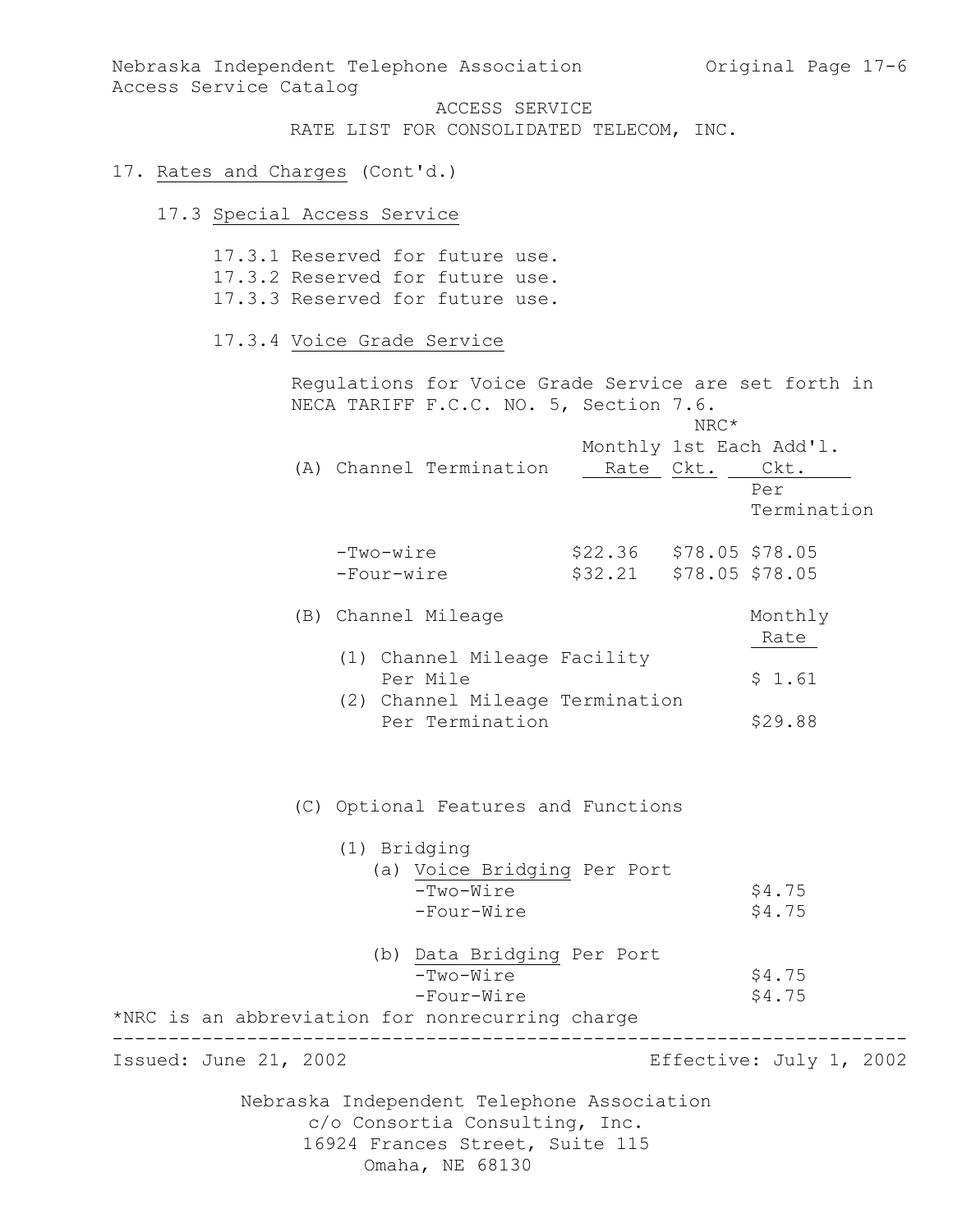### 17. Rates and Charges (Cont'd.)

- 17.3 Special Access Service (Cont'd.)
	- 17.3.4 Voice Grade Service (Cont'd.)
		- (1) Bridging (Cont'd.)
			- (C) Optional Features and Functions (Cont'd.)

|                                                                                                     | Monthly<br>Rate |
|-----------------------------------------------------------------------------------------------------|-----------------|
| (c) Reserved for future use.                                                                        |                 |
| (d) Reserved for future use.                                                                        |                 |
| (e) Telemetry and Alarm Bridging<br>Active Bridging Channel<br>Connections<br>Per Channel Connected |                 |
| -Split Band                                                                                         | \$8.89          |
| -Summation                                                                                          | \$3.47          |
| Passive Bridging Channel<br>Connections<br>Per Channel Connected                                    | \$0.24          |

----------------------------------------------------------------------- Effective: July 1, 2002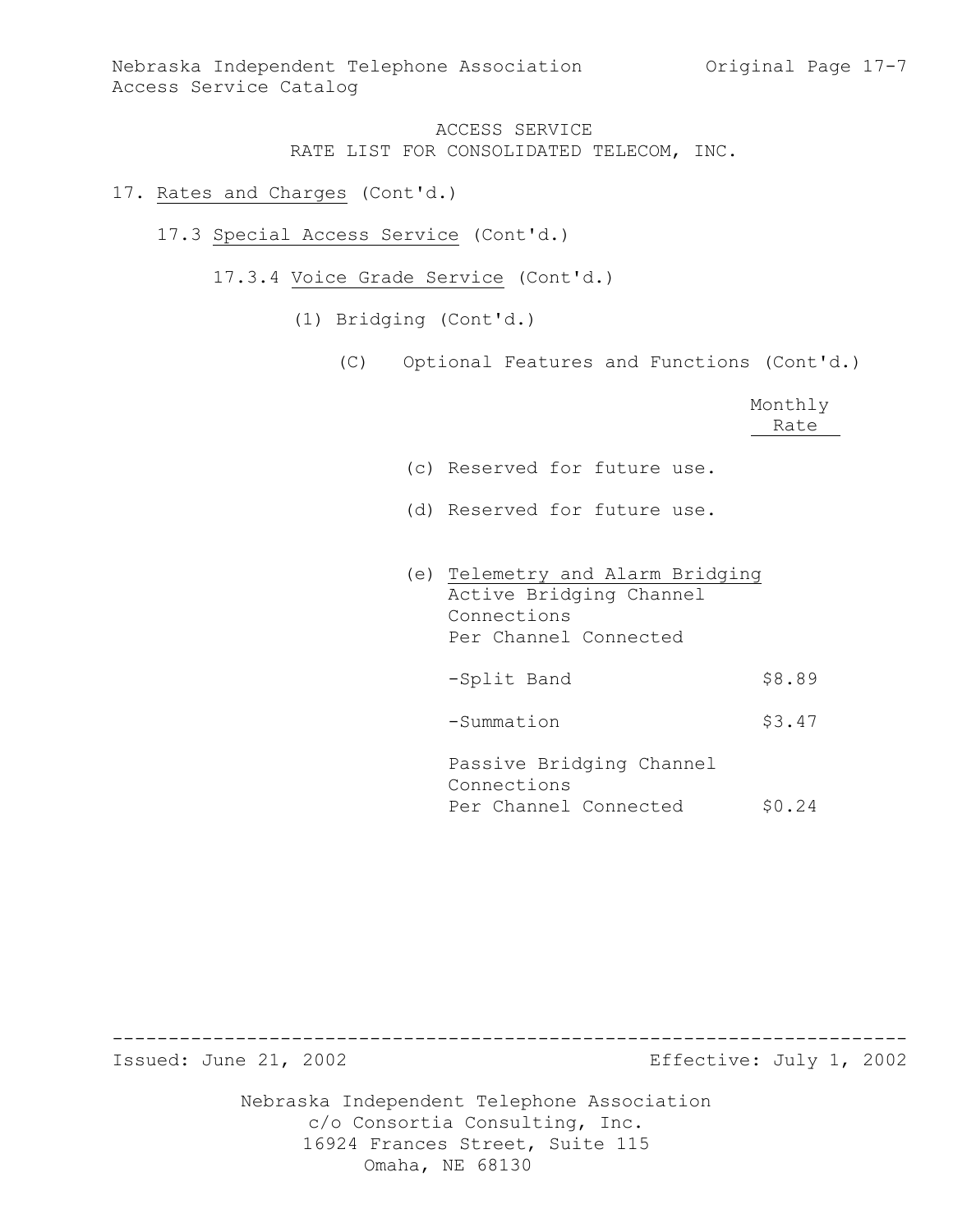### 17. Rates and Charges (Cont'd.)

### 17.3 Special Access Service (Cont'd.)

17.3.4 Voice Grade Service (Cont'd.)

|     | $0 + 0$ $0 + 0$ $0 - 0$ $0 - 0$ $0 - 0$<br>$\sqrt{2}$<br>(C) Optional Features and<br>Functions (Cont'd.) | Monthly<br>Rate  |
|-----|-----------------------------------------------------------------------------------------------------------|------------------|
| (2) | Conditioning Per Termination                                                                              |                  |
|     | - C-Type                                                                                                  | \$5.69           |
|     | Data Capability                                                                                           | \$3.94           |
| (3) | Improved Return Loss for<br>Transmission<br>Per Termination                                               |                  |
|     | - Two-Wire<br>- Four-Wire                                                                                 | \$7.15<br>\$7.15 |
| (4) | Customer Specified Receive<br>Level Per Two-Wire Termination \$ 3.44                                      |                  |
| (5) | Reserved for future use.                                                                                  |                  |
| (6) | Signaling Capability<br>Per Termination                                                                   | \$11.73          |

----------------------------------------------------------------------- Effective: July 1, 2002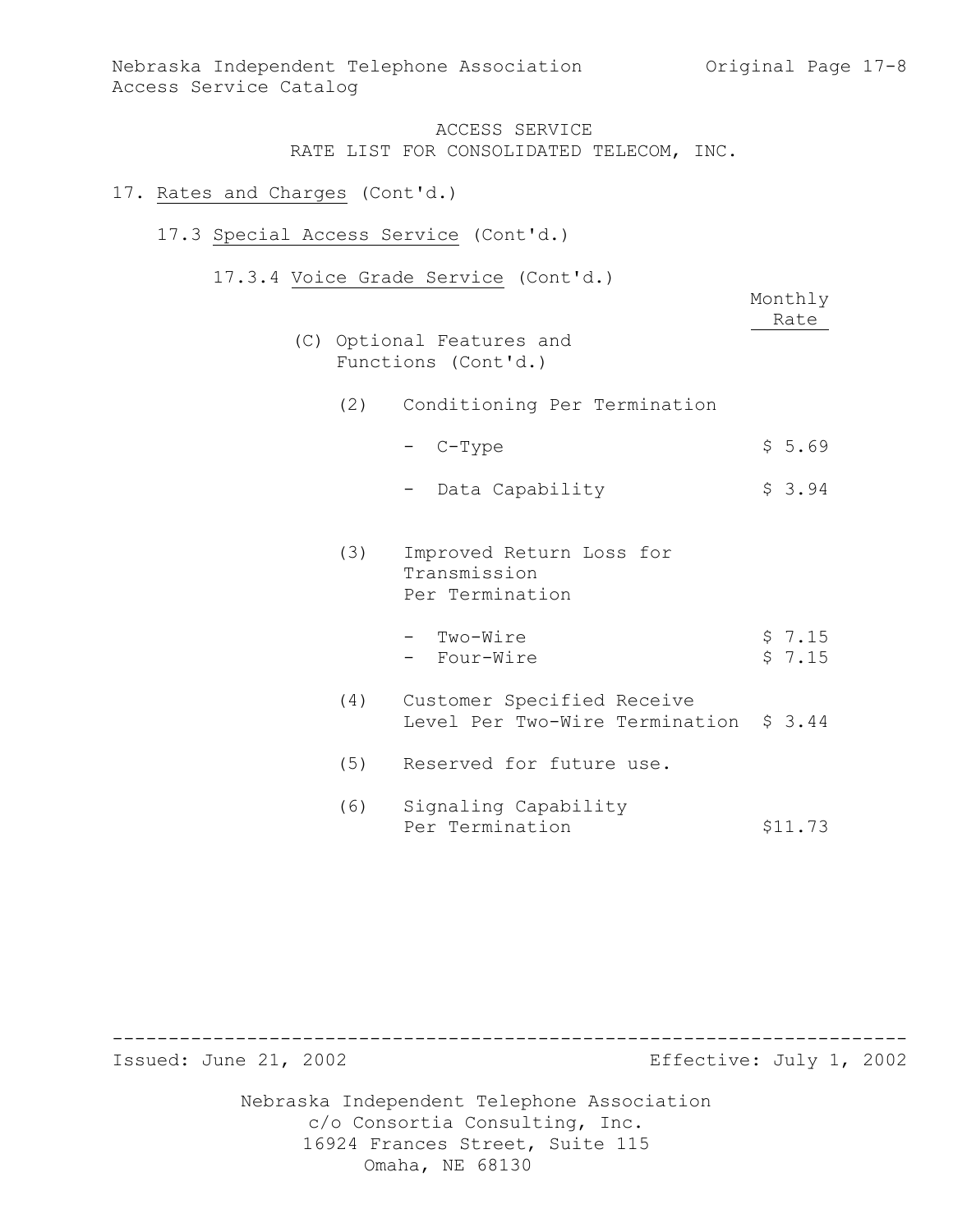| Nebraska Independent Telephone Association<br>Access Service Catalog | ACCESS SERVICE                                                            | Original Page 17-9 |
|----------------------------------------------------------------------|---------------------------------------------------------------------------|--------------------|
|                                                                      | RATE LIST FOR CONSOLIDATED TELECOM, INC.                                  |                    |
| 17. Rates and Charges (Cont'd.)                                      |                                                                           |                    |
| 17.3 Special Access Service (Cont'd.)                                |                                                                           |                    |
|                                                                      | 17.3.4 Voice Grade Service (Cont'd.)                                      | Monthly<br>Rate    |
|                                                                      | (C) Optional Features and<br>Functions (Cont'd.)                          |                    |
| (7)                                                                  | Selective Signaling Arrangement<br>Per Arrangement                        | \$6.38             |
| (8)                                                                  | Transfer Arrangement (key<br>activated or dial-up*)                       |                    |
|                                                                      | - Per four port arrangement<br>including control channel<br>termination** | \$3.01             |
|                                                                      | - Per five port arrangement<br>including control channel<br>termination** | \$6.85             |
| (9)                                                                  | Public Packet Switching Network<br>(PPSN) Interface Arrangement           |                    |

Per Arrangement ICB

NOTE: ICB rates and charges shall be filed in 17.3.9.

\*The dial-up option requires the customer to purchase the Controller Arrangement, which is described in NECA TARIFF F.C.C. NO. 5, Section 13.3.4. \*\*An additional Channel Termination charge will apply whenever a spare channel is configured as a leg to the customer designated premises. Additional channel mileage charges will also apply when the transfer arrangement is not located in the customer designated premises serving wire center.

----------------------------------------------------------------------- Effective: July 1, 2002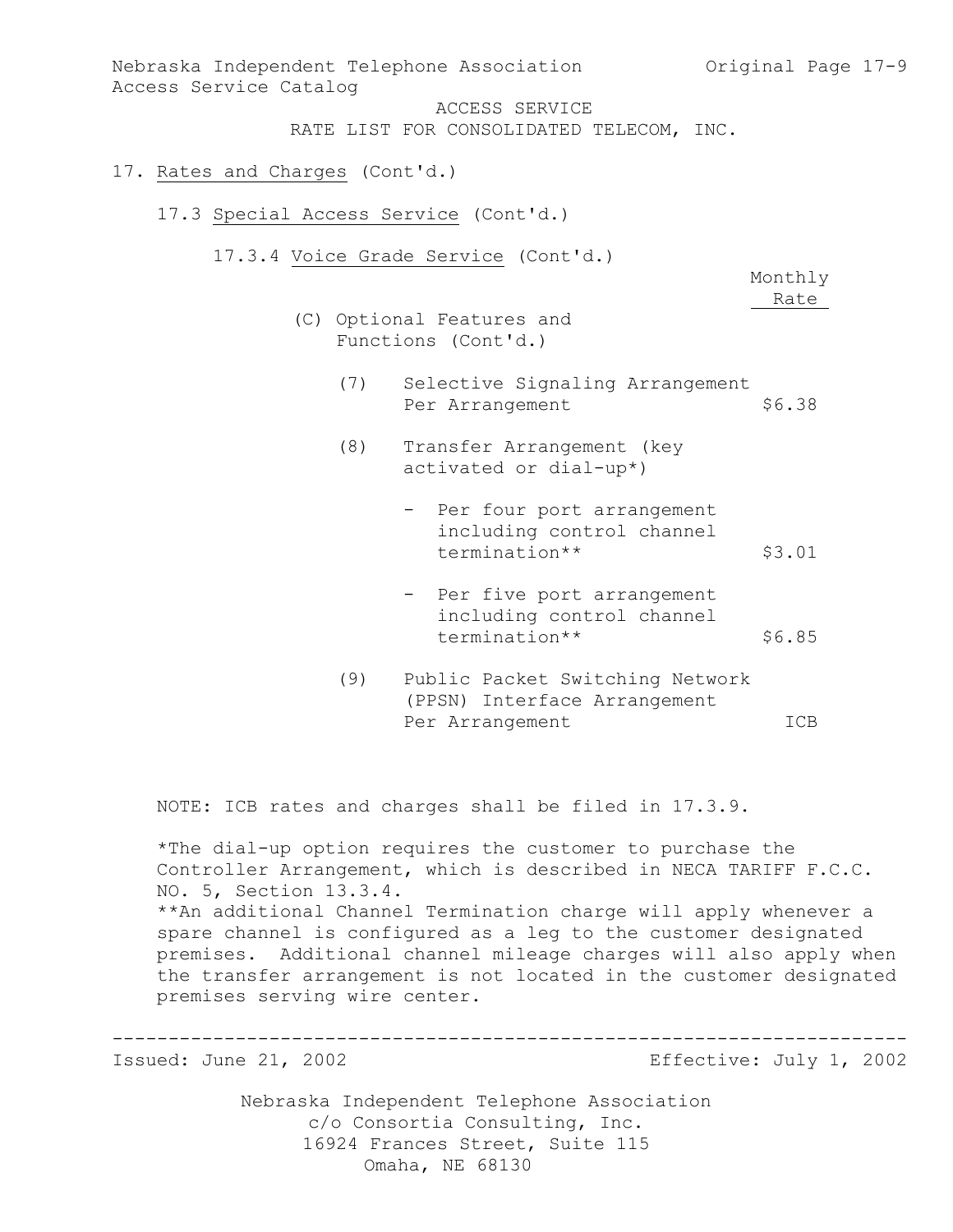#### 17. Rates and Charges (Cont'd.)

#### 17.3 Special Access Service (Cont'd.)

# 17.3.5 Program Audio Service\*

Regulations concerning Program Audio Service are set forth in Section 7.7 of NECA TARIFF F.C.C. NO. 5.

|                            |                                                                     |        | Monthly Nonrecurring    |
|----------------------------|---------------------------------------------------------------------|--------|-------------------------|
|                            |                                                                     |        | Rate Charge             |
|                            |                                                                     | (A)    | Channel                 |
|                            | Termination                                                         |        |                         |
|                            | Per Termination                                                     |        |                         |
|                            | $-200$ to $3500$ Hz                                                 |        | $$41.60$ $$189.00$      |
|                            | $-100$ to 5000 Hz                                                   |        | 44.82 189.00            |
|                            | $-50$ to 8000 Hz                                                    |        | 44.82 189.00            |
|                            | $-50$ to 15000 Hz                                                   | 44.82  | 189.00                  |
|                            | (B) Channel Mileage                                                 |        |                         |
|                            | (1) Channel Mileage Facility<br>Per Mile                            |        |                         |
|                            | $-200$ to 3500 Hz \$ 3.46                                           |        |                         |
|                            | - 100 to 5000 Hz 6.91                                               |        |                         |
|                            | - 50 to 8000 Hz 10.37                                               |        |                         |
|                            | - 50 to 15000 Hz                                                    | 13.84  |                         |
| (2)                        | Channel Mileage                                                     |        |                         |
|                            | Termination                                                         |        |                         |
|                            | Per Termination                                                     |        |                         |
|                            | - 200 to 3500 Hz \$ 31.27                                           |        |                         |
|                            | - 100 to 5000 Hz 62.54                                              |        |                         |
|                            | - 50 to 8000 Hz 93.81                                               |        |                         |
|                            | - 50 to 15000 Hz                                                    | 125.08 |                         |
| $\star$<br>monthly charge. | Daily Rates are 1/10th of the monthly rates, up to a maximum of the |        |                         |
| Issued: June 21, 2002      |                                                                     |        | Effective: July 1, 2002 |
|                            |                                                                     |        |                         |
|                            | Nebraska Independent Telephone Association                          |        |                         |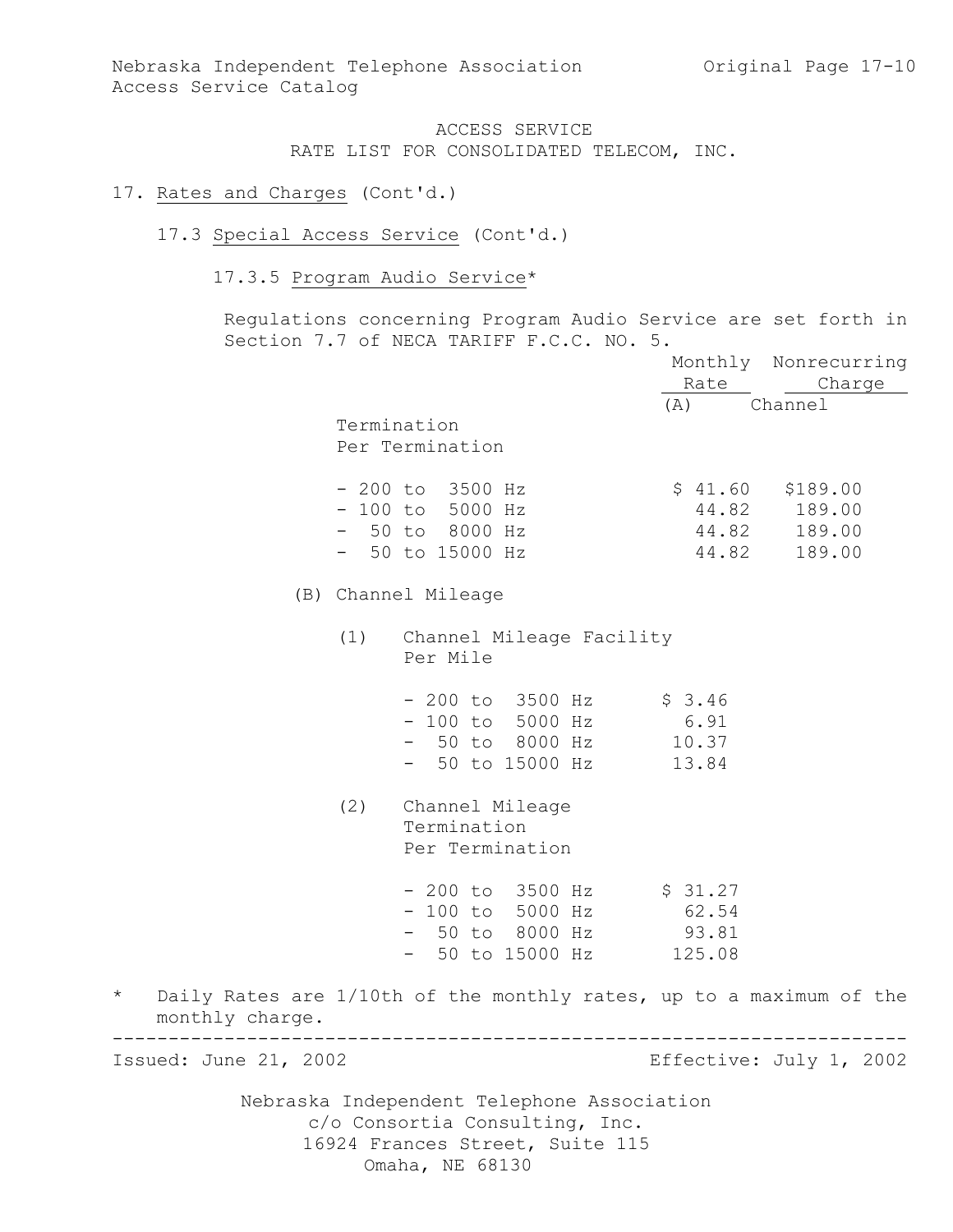### 17. Rates and Charges (Cont'd.)

### 17.3 Special Access Service (Cont'd.)

17.3.5 Program Audio Service\* (Cont'd.)

|     |                                              | Monthly<br>Rate |
|-----|----------------------------------------------|-----------------|
|     | (C) Optional Features and Functions          |                 |
| (1) | Bridging, Distribution<br>Amplifier Per Port | \$19.19         |
| (2) | Gain Conditioning<br>Per Service             | \$11.23         |
| (3) | Stereo<br>Per Service                        | \$18.24         |

17.3.6 Reserved for future use.

\* Daily Rates are 1/10th of the monthly rates, up to a maximum of the monthly charge.

-----------------------------------------------------------------------

Issued: June 21, 2002 Effective: July 1, 2002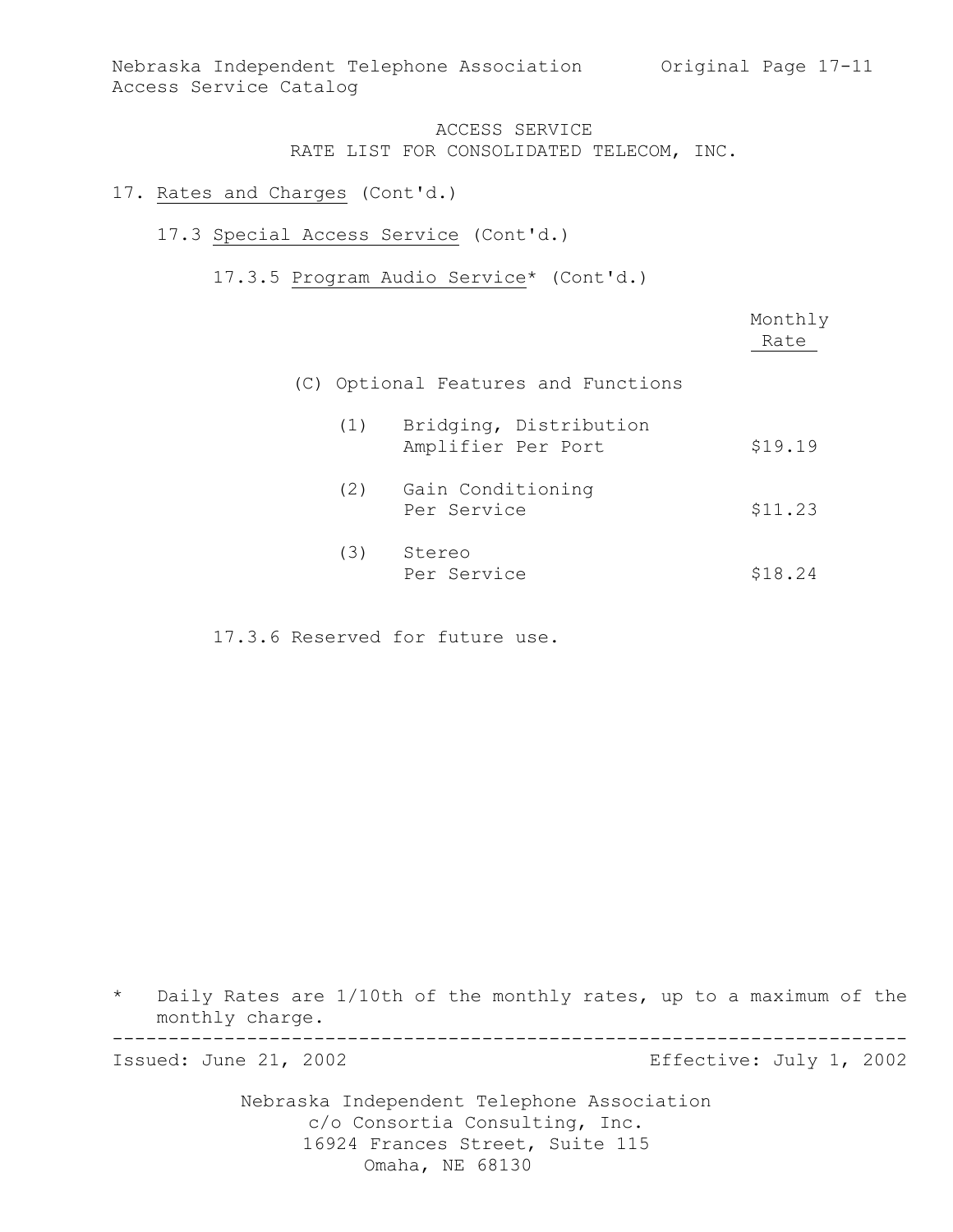Nebraska Independent Telephone Association c/o Consortia Consulting, Inc. 16924 Frances Street, Suite 115 Nebraska Independent Telephone Association (Original Page 17-12) Access Service Catalog ACCESS SERVICE RATE LIST FOR CONSOLIDATED TELECOM, INC. 17. Rates and Charges (Cont'd.) 17.3 Special Access Service (Cont'd.) 17.3.7 Digital Data Service Regulations concerning Digital Data Service are set forth in NECA TARIFF F.C.C. NO. 5, Section 7.9. Monthly Nonrecurring Charges Rate 1st Ckt. Each Add'l (A) Channel Termination Per Termination - 2.4 kbps \$55.73 \$241.00 \$241.00 - 4.8 kbps 55.73 241.00 241.00 - 9.6 kbps 55.73 241.00 241.00 - 56.0 kbps 55.73 241.00 241.00 - 64.0 kbps 55.73 241.00 241.00 (B) Channel Mileage (1) Channel Mileage Facility Per Mile - 2.4 kbps \$ 3.00 - 4.8 kbps 3.00 - 9.6 kbps 3.00 - 56.0 kbps 6.01 - 64.0 kbps 6.01 (2) Channel Mileage Termination Per Termination - 2.4 kbps \$21.78 - 4.8 kbps 21.78 - 9.6 kbps 21.78 - 56.0 kbps 43.57 - 64.0 kbps 43.57 Monthly (C) Optional Features and Functions Rate (1) Bridging Per Port \$4.75 ----------------------------------------------------------------------- Effective: July 1, 2002

Omaha, NE 68130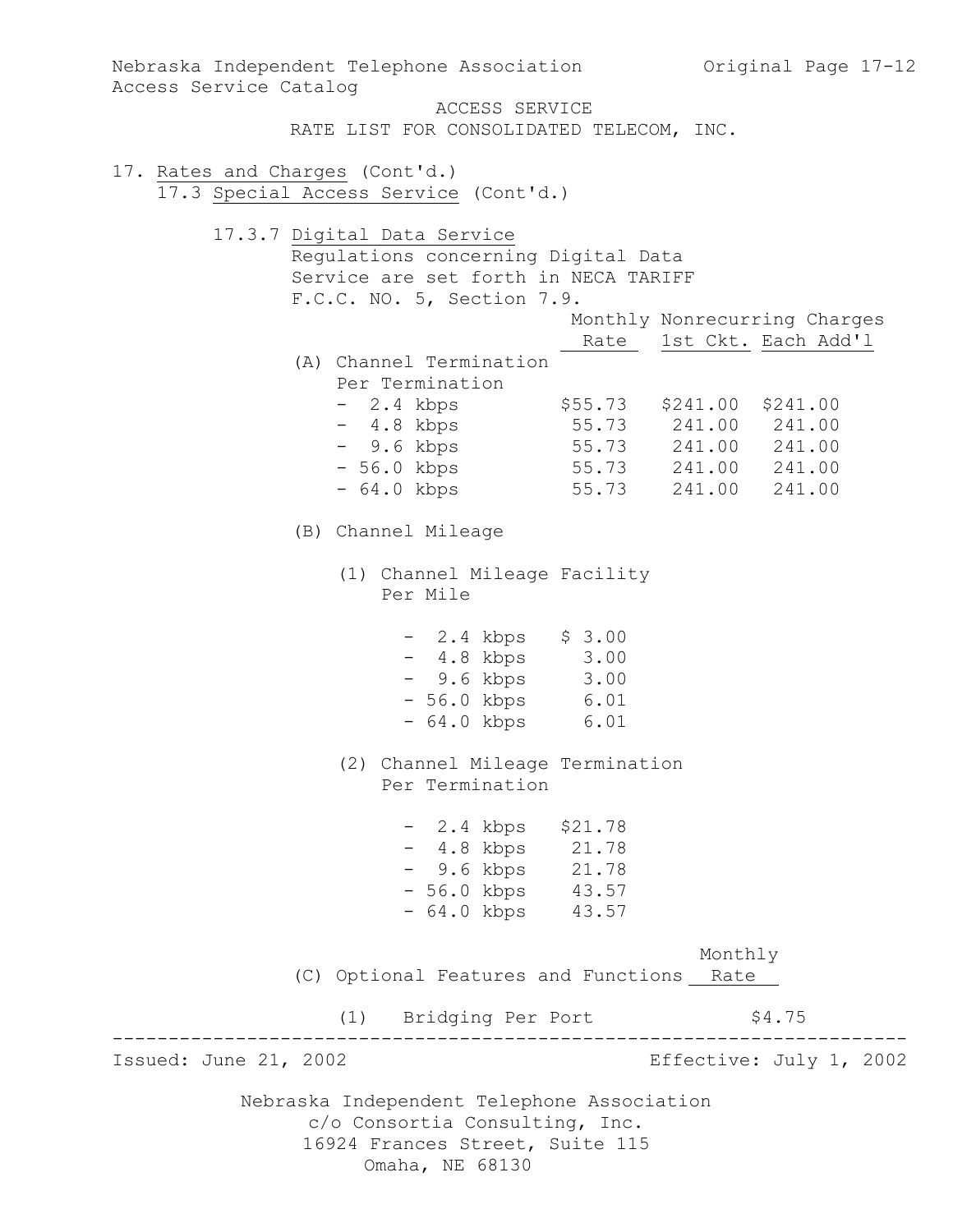#### 17. Rates and Charges (Cont'd.)

- 17.3 Special Access Service (Cont'd.)
	- 17.3.7 Digital Data Service (Cont'd.)

Monthly

- (C) Optional Features and Functions Rate (Cont'd.)
	- (2) Loop Transfer Arrangement \$5.97 Per Four Key Arrangement\*
	- (3) Public Packet Switching Network Interface Arrangement
		- Per 9.6 kbps arrangement ICB - Per 56.0 kbps arrangement ICB

| (D) Term Discounts |           |                             | Percentage |
|--------------------|-----------|-----------------------------|------------|
|                    |           | 56.0 and 64.0 Kbps Services |            |
|                    | 36 months |                             | 10%        |
|                    | 60 months |                             | 20%        |

\* An additional Channel Termination charge will apply whenever a spare channel is configured as a leg to the customer designated premises. Additional Channel Mileage charges will also apply when the transfer arrangement is not located in the customer designated premises serving wire center.

ICB rates and charges are filed in 17.3.9 following.

----------------------------------------------------------------------- Effective: July 1, 2002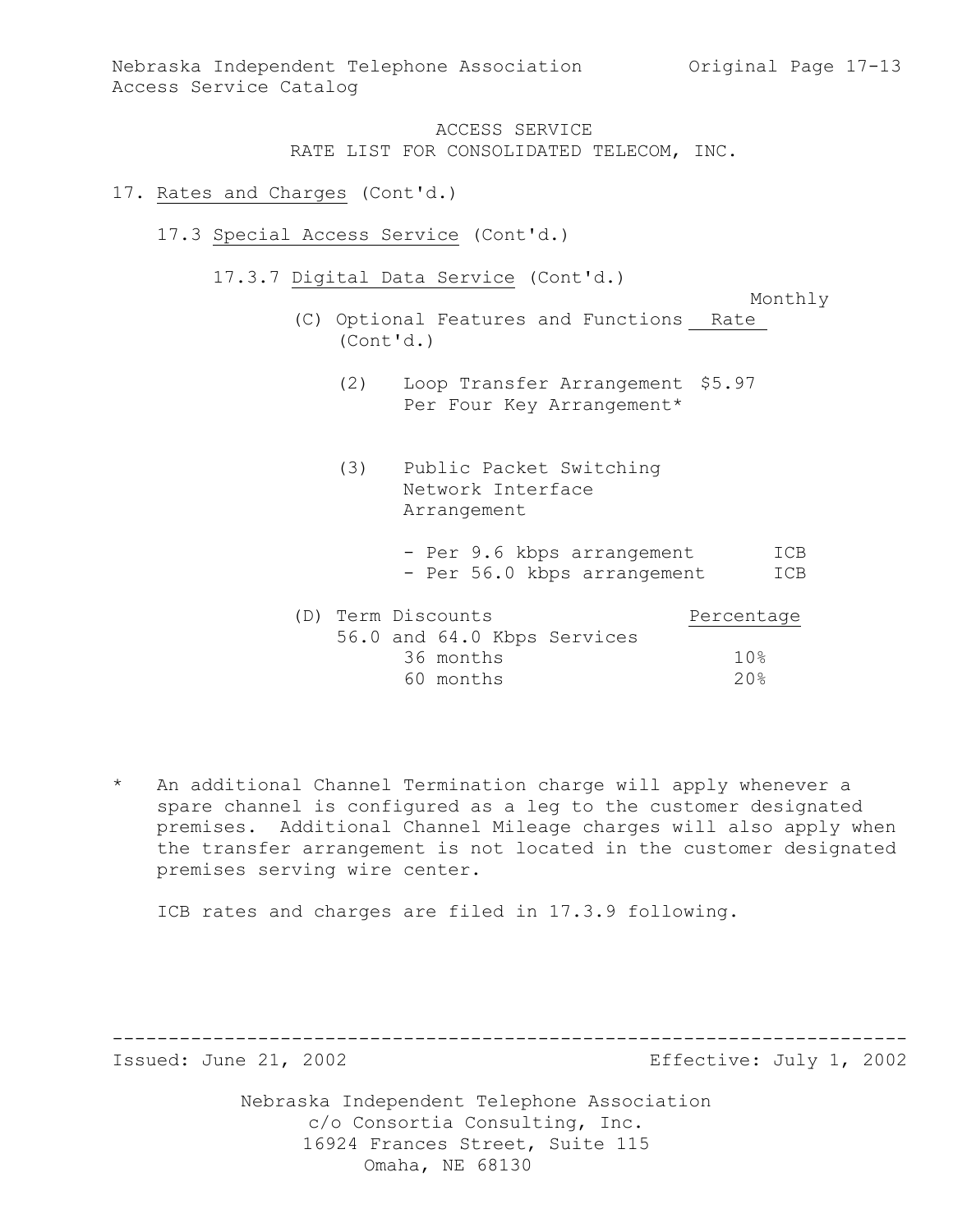| Nebraska Independent Telephone Association 6 Original Page 17-14<br>Access Service Catalog                                         |                                   |
|------------------------------------------------------------------------------------------------------------------------------------|-----------------------------------|
| ACCESS SERVICE<br>RATE LIST FOR CONSOLIDATED TELECOM, INC.                                                                         |                                   |
| 17. Rates and Charges (Cont'd.)<br>17.3 Special Access Service (Cont'd.)                                                           |                                   |
| 17.3.8 High Capacity Service                                                                                                       |                                   |
| Regulations concerning High Capacity<br>Service are set forth in 7.10 of<br>NECA TARIFF F.C.C. NO. 5.                              | Monthly Nonrecurring Charges      |
|                                                                                                                                    | Rate 1st Ckt. Each Add'l          |
| (A) Channel Termination<br>Per Termination                                                                                         |                                   |
| - DS1 1.544 Mbps \$61.52 \$327.00<br>- DS1C 3.152 Mbps ICB<br>- DS2 6.312 Mbps ICB                                                 | \$327.00<br>ICB ICB<br>ICB<br>ICB |
| - Capacity of 1 DS3<br>44.736 Mbps Interface<br>Per DS3 Channel<br>Installed                                                       | ICB<br>ICB<br>ICB                 |
| - Capacity of 3 DS3 ICB ICB<br>44.736 Mbps Interface<br>Per DS3 Channel<br>Installed                                               | ICB                               |
| - Capacity of 6 DS3 ICB<br>44.736 Mbps Interface<br>Per DS3 Channel<br>Installed                                                   | ICB<br>ICB                        |
| - Capacity of 12 DS3 ICB<br>44.736 Mbps Interface<br>Per DS3 Channel<br>Installed                                                  | ICB<br>ICB                        |
| - DS4 274.176 Mbps ICB ICB                                                                                                         | ICB                               |
| ICB rates and charges are filed in 17.3.9 following.<br>----------------                                                           |                                   |
| Issued: June 21, 2002                                                                                                              | Effective: July 1, 2002           |
| Nebraska Independent Telephone Association<br>c/o Consortia Consulting, Inc.<br>16924 Frances Street, Suite 115<br>Omaha, NE 68130 |                                   |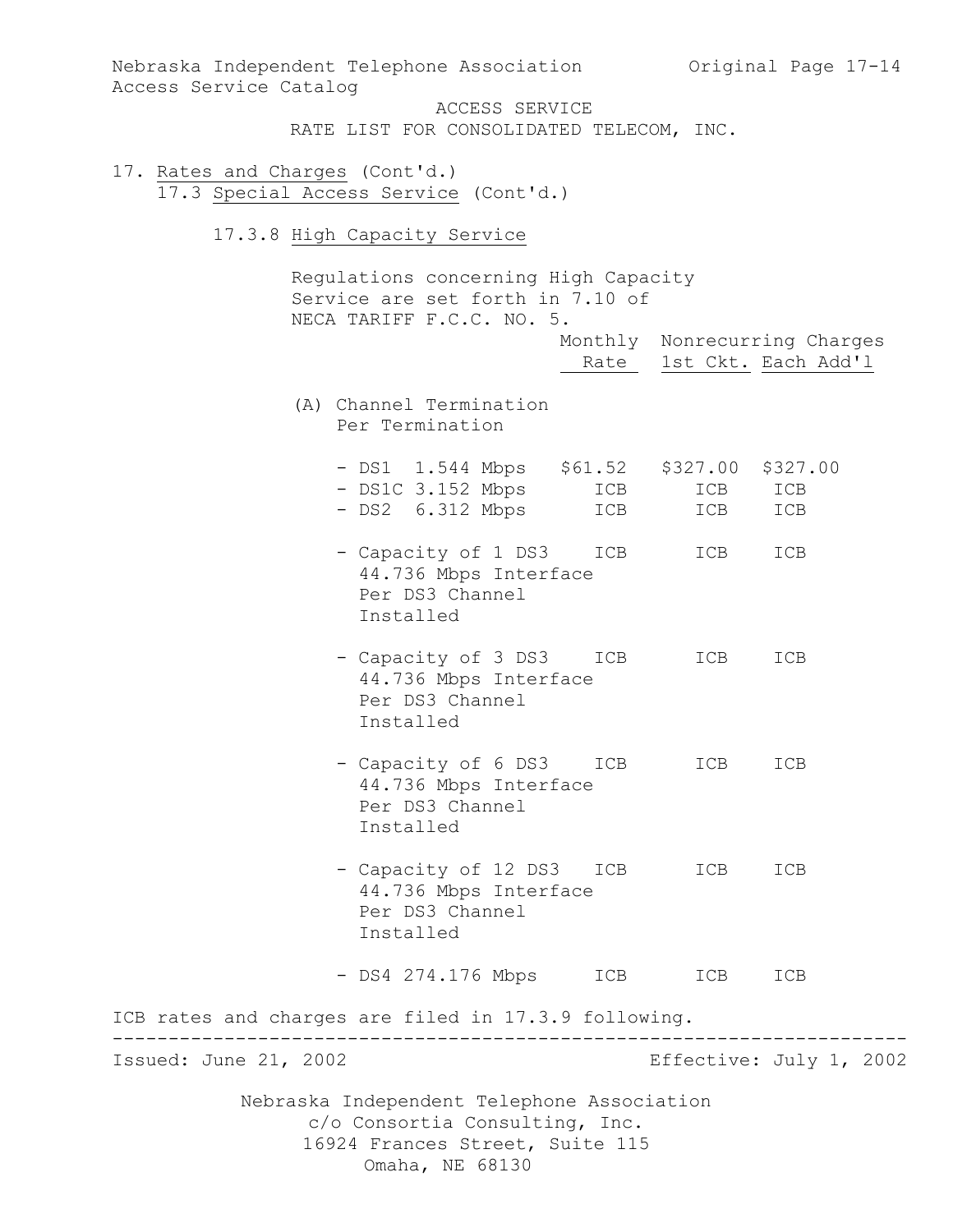| Access Service Catalog          | Nebraska Independent Telephone Association Criginal Page 17-15 |                         |  |  |
|---------------------------------|----------------------------------------------------------------|-------------------------|--|--|
|                                 | ACCESS SERVICE                                                 |                         |  |  |
|                                 | RATE LIST FOR CONSOLIDATED TELECOM, INC.                       |                         |  |  |
| 17. Rates and Charges (Cont'd.) |                                                                |                         |  |  |
|                                 | 17.3 Special Access Service (Cont'd.)                          |                         |  |  |
|                                 |                                                                |                         |  |  |
|                                 | 17.3.8 High Capacity Service (Cont'd.)                         |                         |  |  |
|                                 | (B) Channel Mileage                                            | Monthly                 |  |  |
|                                 | (1) Channel Mileage Facility                                   | Rate                    |  |  |
|                                 | Per Mile                                                       |                         |  |  |
|                                 | $-1.544$ Mbps                                                  | 66.06                   |  |  |
|                                 | $-3.152$ Mbps                                                  | ICB                     |  |  |
|                                 | $-6.312$ Mbps                                                  | ICB                     |  |  |
|                                 | $-44.736$ Mbps                                                 | ICB                     |  |  |
|                                 | $-274.176$ Mbps                                                | ICB                     |  |  |
|                                 | (2) Channel Mileage Termination<br>Per Termination             |                         |  |  |
|                                 | $-1.544$ Mbps                                                  | 319.10                  |  |  |
|                                 | $-3.152$ Mbps                                                  | ICB                     |  |  |
|                                 | $-6.312$ Mbps                                                  | ICB                     |  |  |
|                                 | $-44.736$ Mbps                                                 | ICB                     |  |  |
|                                 | $-274.176$ Mbps                                                | ICB                     |  |  |
|                                 | (C) Term Discounts                                             | Percentage              |  |  |
|                                 | DS1 and DS3 Services                                           |                         |  |  |
|                                 | 36 months                                                      | 10%                     |  |  |
|                                 | 60 months                                                      | 20%                     |  |  |
|                                 | (D) Optional Features and Functions Monthly Rate               |                         |  |  |
|                                 | (1) Multiplexing, per arrangement                              |                         |  |  |
|                                 | DS4 to DS1                                                     | ICB                     |  |  |
|                                 | DS3 to DS1                                                     | ICB                     |  |  |
|                                 | DS2 to DS1                                                     | ICB                     |  |  |
|                                 | DS1C to DS1                                                    | ICB                     |  |  |
|                                 | DS1 to Voice**                                                 | \$196.53                |  |  |
| $\star \star$<br>Service.       | A channel of this DS1 to the Hub can be used for Digital Data  |                         |  |  |
| Issued: June 21, 2002           |                                                                | Effective: July 1, 2002 |  |  |
|                                 | Nebraska Independent Telephone Association                     |                         |  |  |
| c/o Consortia Consulting, Inc.  |                                                                |                         |  |  |
|                                 | 16924 Frances Street, Suite 115                                |                         |  |  |
|                                 | Omaha, NE 68130                                                |                         |  |  |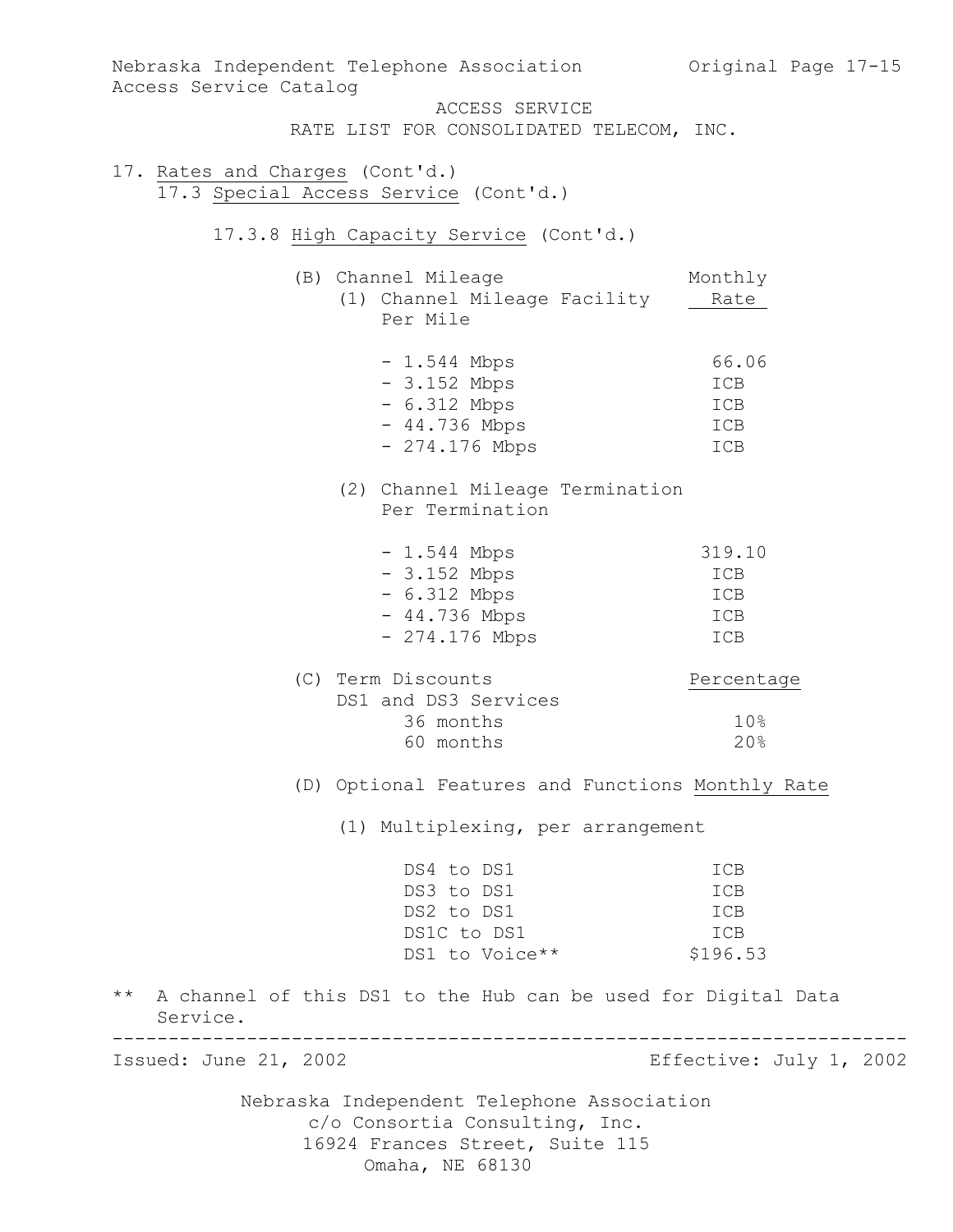| Nebraska Independent Telephone Association<br>Access Service Catalog                                                                                             | Original Page 17-16 |
|------------------------------------------------------------------------------------------------------------------------------------------------------------------|---------------------|
| ACCESS SERVICE                                                                                                                                                   |                     |
|                                                                                                                                                                  |                     |
| RATE LIST FOR CONSOLIDATED TELECOM, INC.                                                                                                                         |                     |
| 17. Rates and Charges (Cont'd.)                                                                                                                                  |                     |
| 17.3 Special Access Service (Cont'd.)                                                                                                                            |                     |
|                                                                                                                                                                  |                     |
| 17.3.8 High Capacity Service (Cont'd.)                                                                                                                           |                     |
| (D) Optional Features and Functions Monthly Rate<br>(Cont'd.)                                                                                                    |                     |
|                                                                                                                                                                  |                     |
| (1) Multiplexing, per arrangement<br>(Cont'd.)                                                                                                                   |                     |
|                                                                                                                                                                  |                     |
| DS1 to DS0                                                                                                                                                       | \$198.38            |
| DS0 to Subrates                                                                                                                                                  |                     |
| -Up to 20 2.4 kbps services                                                                                                                                      | 301.92              |
| -Up to 10 4.8 kbps services 185.32                                                                                                                               |                     |
| -Up to 5 9.6 kbps services                                                                                                                                       | 161.92              |
| (2) Automatic Loop Transfer                                                                                                                                      |                     |
| Per Arrangement*                                                                                                                                                 | \$389.24            |
|                                                                                                                                                                  |                     |
| (3) Transfer Arrangement (key<br>activated or dial-up**)                                                                                                         |                     |
|                                                                                                                                                                  |                     |
| Per four port arrangement including                                                                                                                              |                     |
| control channel termination*** \$165.42                                                                                                                          |                     |
| (E) Reserved for future use.                                                                                                                                     |                     |
| (F) Clear Channel Capability                                                                                                                                     |                     |
| - Per 1.544 Mbps transmission path                                                                                                                               | None                |
|                                                                                                                                                                  |                     |
| $^\star$<br>An additional Channel Termination charge will apply whenever the<br>spare line is provided as a leg to the customer designated premises<br>$(CDP)$ . |                     |

- \*\* The dial-up option requires the customer to purchase the Controller Arrangement from 13.3.4, as described in NECA TARIFF F.C.C. NO. 5.
- \*\*\* An additional Channel Termination charge will apply whenever a spare channel is configured as a leg to the CDP. Additional channel mileage charges will also apply when the transfer arrangement is not located in the CDP serving wire center.

-----------------------------------------------------------------------

Effective: July 1, 2002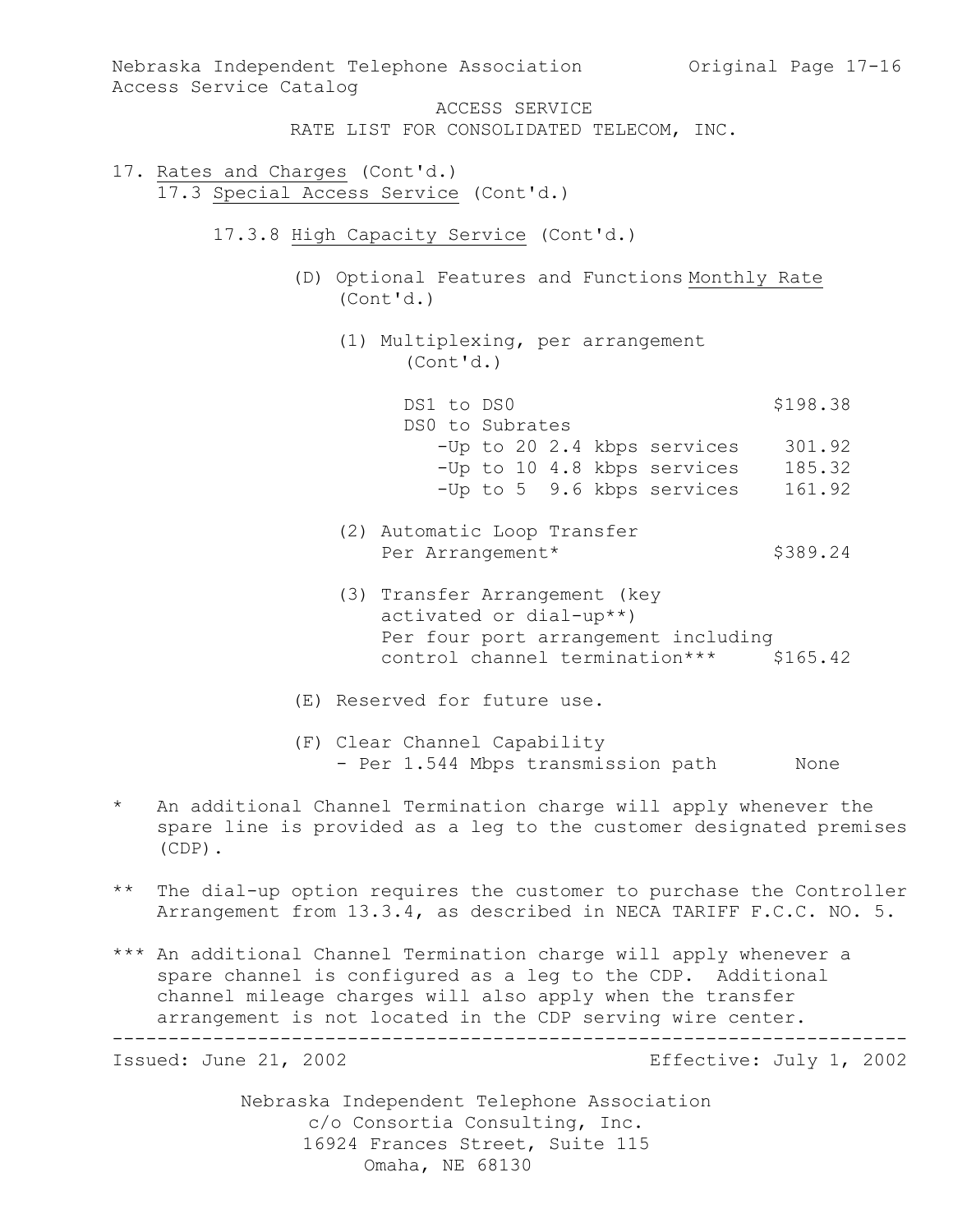### 17. Rates and Charges (Cont'd.)

### 17.3 Special Access Service (Cont'd.)

# 17.3.9 Individual Case Filings

Reserved for future use.

----------------------------------------------------------------------- Effective: July 1, 2002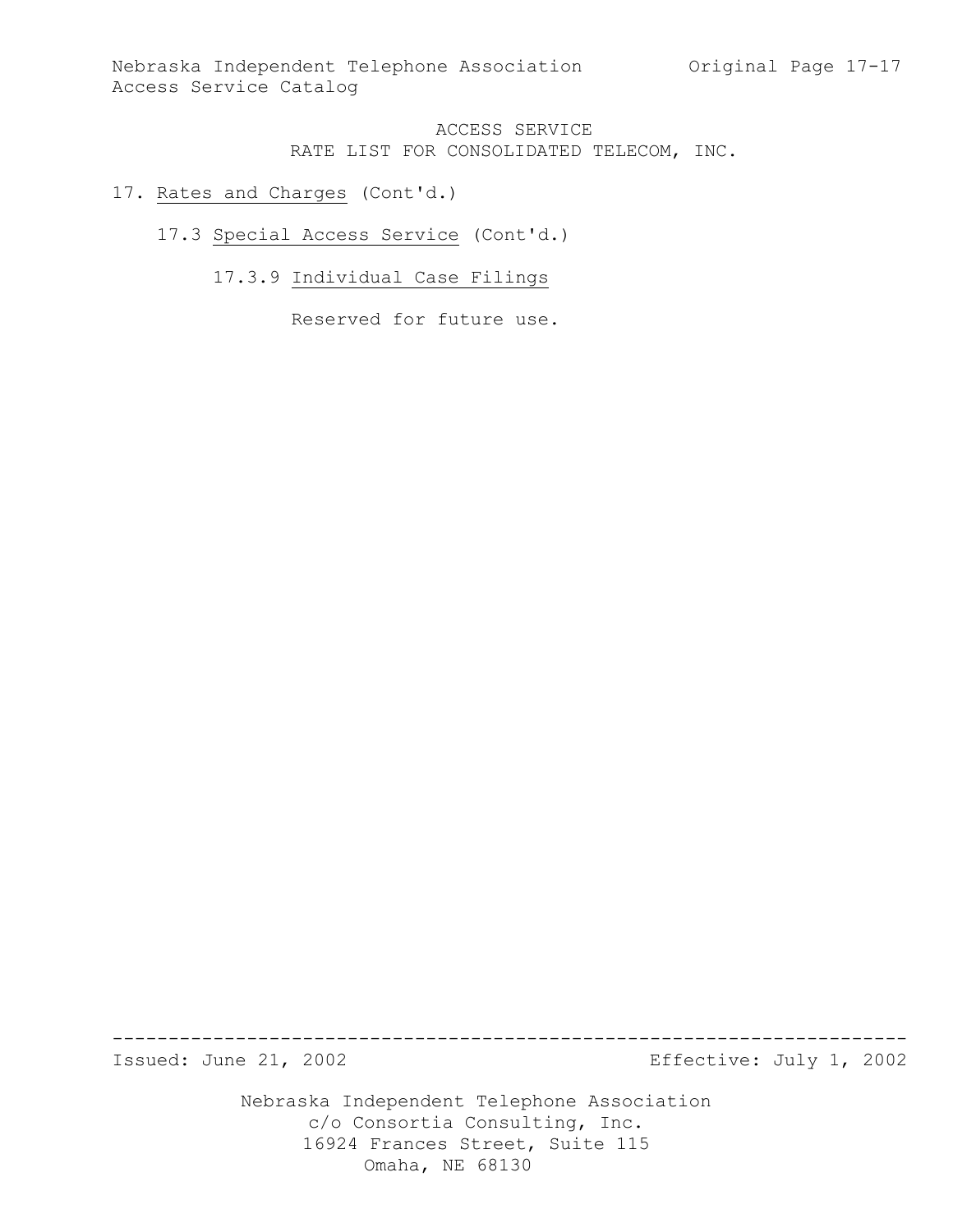#### 17. Rates and Charges (Cont'd.)

- 17.3 Special Access Service (Cont'd.)
	- 17.3.10 Optional Rate Plan Availability

The Term Discount Plan, as described in Section 7.2.8, is available where billing capability exists.

| 17.3.11 |     | Internet to K-12 Schools               |              | Monthly Nonrecurring |
|---------|-----|----------------------------------------|--------------|----------------------|
|         |     |                                        | Rate         | Charges              |
|         | (A) | Channel Termination<br>Per Termination |              | $$22.50$ $$50.00$    |
|         |     |                                        | Monthly Rate |                      |
|         | (B) | Channel Mileage                        |              |                      |
|         |     | (1) Channel Mileage                    |              |                      |
|         |     | Facility, per                          |              |                      |
|         |     | airline mile                           | \$0.25       |                      |
|         |     | (2) Channel Mileage                    |              |                      |
|         |     | Termination,                           |              |                      |
|         |     | per termination                        | \$2.50       |                      |

----------------------------------------------------------------------- Effective: July 1, 2002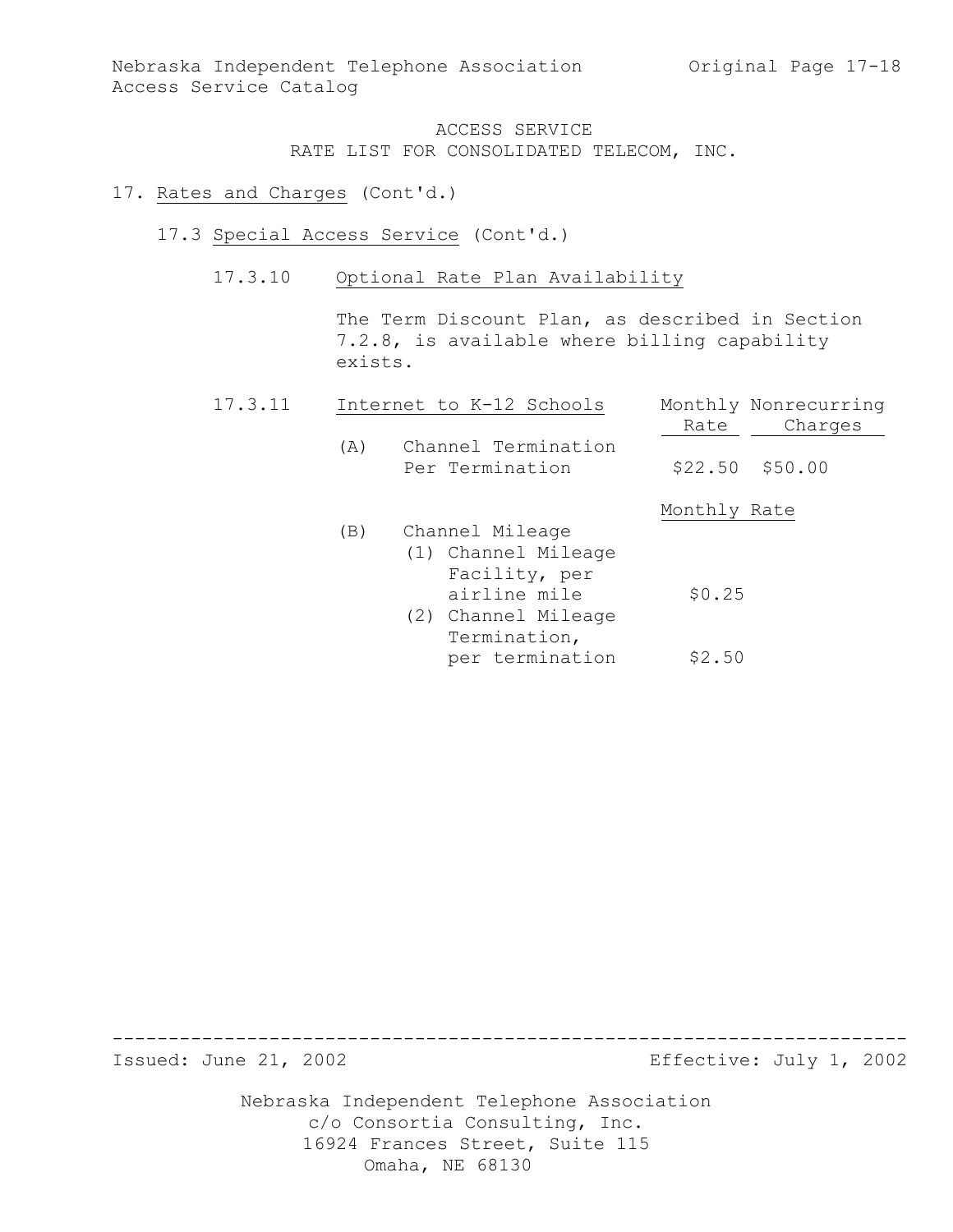Nebraska Independent Telephone Association (Original Page 17-19) Access Service Catalog

ACCESS SERVICE

RATE LIST FOR CONSOLIDATED TELECOM, INC.

17. Rates and Charges (Cont'd.) 17.4 Other Services 17.4.1 Access Ordering

Charge

(A) Access Order Charge

Per Order  $$104.00$ 

(B) Service Date Change Charge

A Service Date Change Charge will apply, on a per order per occurrence basis, for each service date changed. The Access Order Charge as specified in 17.4.1(A) preceding does not apply.

-Service Date Change Charge Per Order  $\frac{1}{2}$  34.00

(C) Design Change Charge

The Design Change Charge will apply on a per order per occurrence basis, for each order requiring design change.

(D) Miscellaneous Service Order Charge

Per Occurrence  $\frac{1}{2}$  \$ 34.00

17.4.2 Additional Engineering Fach Half Hour or Fraction

Additional Engineering Periods Thereof

(A) Basic Time per engineer, normally scheduled working hours \$19.91

----------------------------------------------------------------------- Effective: July 1, 2002

<sup>-</sup>Design Change Charge Per Order  $\sim$  \$ 34.00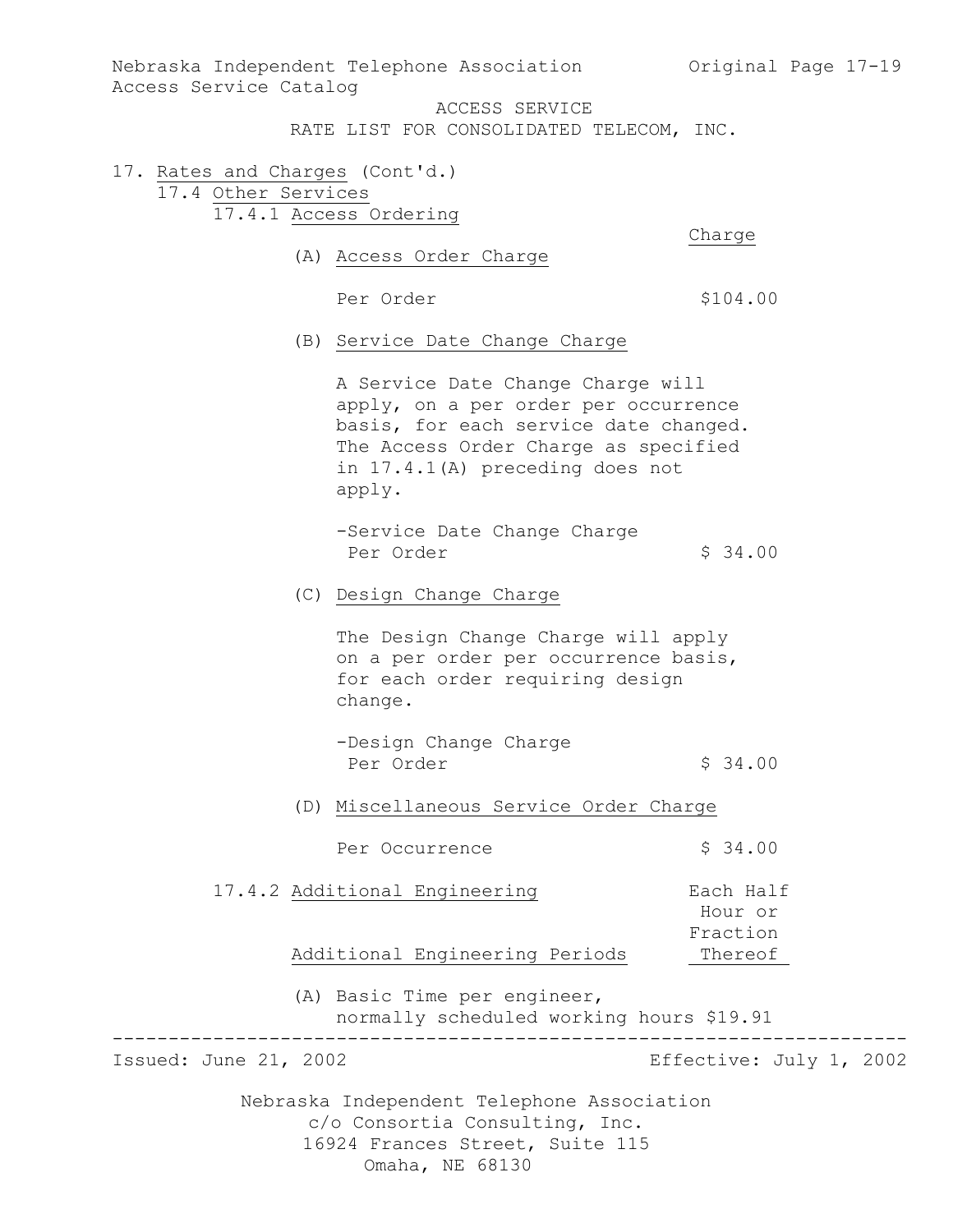| Access Service Catalog | Nebraska Independent Telephone Association                                                                                                                         | Original Page 17-20     |  |  |  |  |  |
|------------------------|--------------------------------------------------------------------------------------------------------------------------------------------------------------------|-------------------------|--|--|--|--|--|
|                        | ACCESS SERVICE<br>RATE LIST FOR CONSOLIDATED TELECOM, INC.                                                                                                         |                         |  |  |  |  |  |
|                        | 17. Rates and Charges (Cont'd.)<br>17.4 Other Services (Cont'd.)                                                                                                   |                         |  |  |  |  |  |
|                        | 17.4.2 Additional Engineering (Cont'd.) Each Half Hour or<br>Additional Engineering Periods<br>(Cont'd.)                                                           | Fraction Thereof        |  |  |  |  |  |
|                        | (B) Overtime per engineer, outside<br>of normally scheduled working<br>hours                                                                                       | \$29.86                 |  |  |  |  |  |
|                        | (C) Premium Time, outside of<br>scheduled work day, per<br>engineer                                                                                                | \$39.82                 |  |  |  |  |  |
|                        | 17.4.3 Additional Labor<br>Additional Labor Periods                                                                                                                |                         |  |  |  |  |  |
|                        | (A) Installation or Repair                                                                                                                                         |                         |  |  |  |  |  |
|                        | - Overtime, outside of normally<br>scheduled working hours on a<br>scheduled workday                                                                               |                         |  |  |  |  |  |
|                        | Per Technician*<br>- Premium Time, outside of<br>scheduled work day                                                                                                | \$28.12                 |  |  |  |  |  |
|                        | Per Technician*                                                                                                                                                    | \$37.49                 |  |  |  |  |  |
|                        | (B) Stand by                                                                                                                                                       |                         |  |  |  |  |  |
|                        | - Basic time, normally scheduled                                                                                                                                   |                         |  |  |  |  |  |
|                        | working hours<br>Per Technician<br>- Overtime, outside of normally<br>scheduled working hours on a<br>scheduled work day                                           | \$18.93                 |  |  |  |  |  |
|                        | Per Technician*                                                                                                                                                    | \$28.39                 |  |  |  |  |  |
| $\star$                | A call out of a Telephone Company employee at a time not<br>consecutive with the employee's scheduled work period is subject to<br>a minimum charge of four hours. |                         |  |  |  |  |  |
| Issued: June 21, 2002  |                                                                                                                                                                    | Effective: July 1, 2002 |  |  |  |  |  |
|                        | Nebraska Independent Telephone Association<br>c/o Consortia Consulting, Inc.<br>16924 Frances Street, Suite 115                                                    |                         |  |  |  |  |  |

Omaha, NE 68130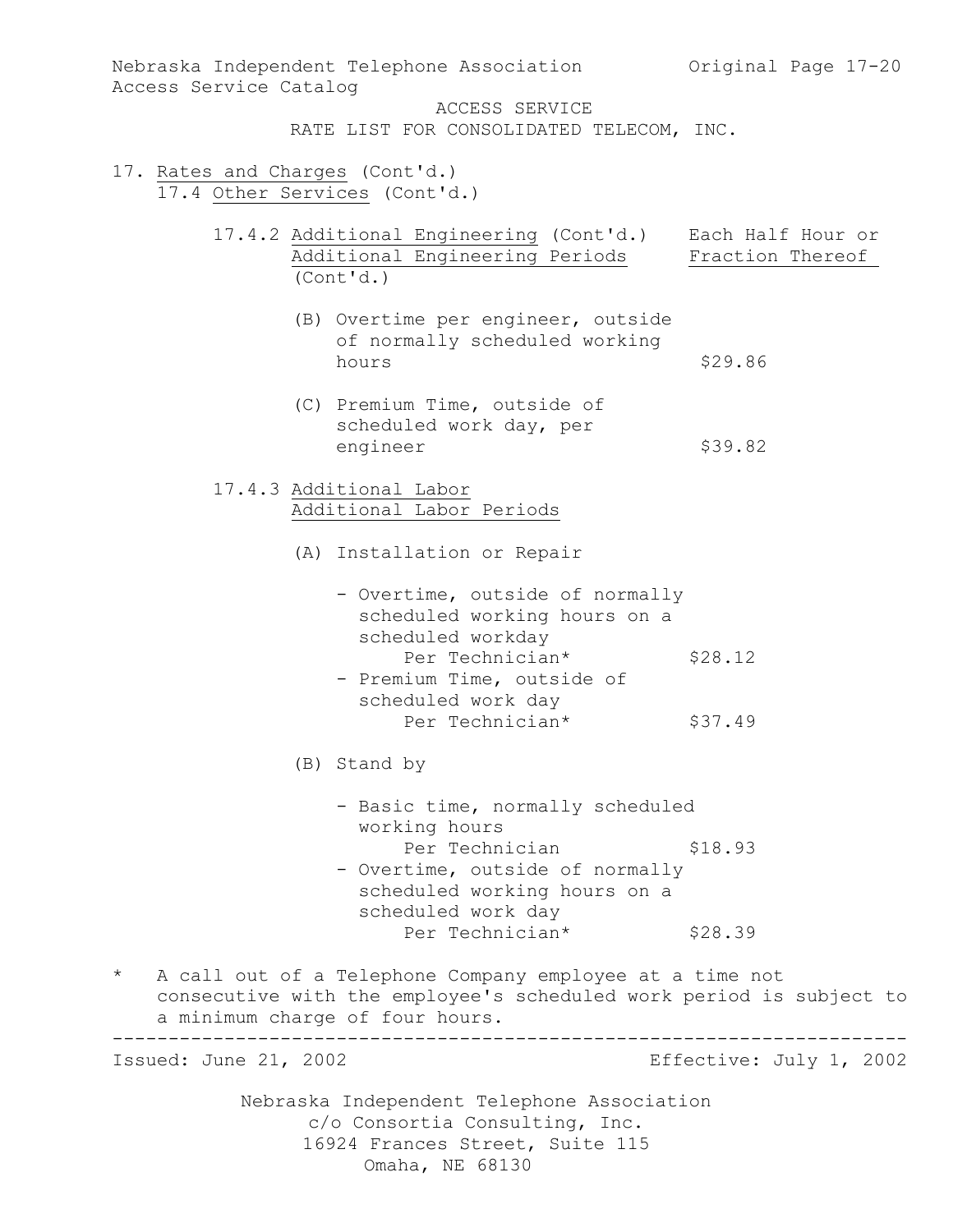| Nebraska Independent Telephone Association<br>Access Service Catalog                                                                                                          |                                                                   | Original Page 17-21                   |                  |
|-------------------------------------------------------------------------------------------------------------------------------------------------------------------------------|-------------------------------------------------------------------|---------------------------------------|------------------|
|                                                                                                                                                                               | ACCESS SERVICE                                                    |                                       |                  |
|                                                                                                                                                                               | RATE LIST FOR CONSOLIDATED TELECOM, INC.                          |                                       |                  |
| 17. Rates and Charges (Cont'd.)<br>17.4 Other Services (Cont'd.)                                                                                                              |                                                                   |                                       |                  |
| 17.4.3 Additional Labor (Cont'd.)                                                                                                                                             |                                                                   |                                       |                  |
|                                                                                                                                                                               |                                                                   | Each Half                             |                  |
|                                                                                                                                                                               |                                                                   | Hour or                               |                  |
|                                                                                                                                                                               |                                                                   | Fraction                              |                  |
|                                                                                                                                                                               | Additional Labor Periods (Cont'd.)                                | Thereof                               |                  |
| (B) Stand by (Cont'd.)                                                                                                                                                        |                                                                   |                                       |                  |
|                                                                                                                                                                               | - Premium Time, outside of                                        |                                       |                  |
|                                                                                                                                                                               | scheduled work day                                                |                                       |                  |
|                                                                                                                                                                               | Per Technician*                                                   | \$37.85                               |                  |
|                                                                                                                                                                               |                                                                   | Each Half Hour or<br>Fraction Thereof |                  |
|                                                                                                                                                                               |                                                                   |                                       | Central          |
|                                                                                                                                                                               |                                                                   |                                       | Office           |
|                                                                                                                                                                               |                                                                   | Installation                          | Main-            |
|                                                                                                                                                                               |                                                                   | and Repair<br>Technician              | tenance<br>Tech. |
|                                                                                                                                                                               |                                                                   |                                       |                  |
| Other Labor                                                                                                                                                                   | (C) Testing and Maintenance with<br>other Telephone Companies, or |                                       |                  |
|                                                                                                                                                                               |                                                                   |                                       |                  |
|                                                                                                                                                                               | - Basic Time per technician,                                      |                                       |                  |
|                                                                                                                                                                               | normally scheduled working                                        |                                       |                  |
| hours                                                                                                                                                                         |                                                                   | \$18.75                               | \$19.67          |
|                                                                                                                                                                               | - Overtime per technician                                         |                                       |                  |
|                                                                                                                                                                               | outside of normally                                               |                                       |                  |
|                                                                                                                                                                               | scheduled working hours on                                        |                                       |                  |
| a work day*                                                                                                                                                                   |                                                                   | \$28.12                               | \$29.50          |
|                                                                                                                                                                               | - Premium Time per technician,<br>outside of scheduled work       |                                       |                  |
| $day*$                                                                                                                                                                        |                                                                   | \$37.49                               | \$39.33          |
| $\star$<br>A call out of a Telephone Company employee at a time not<br>consecutive with the employee's scheduled work period is subject to<br>a minimum charge of four hours. |                                                                   |                                       |                  |
| Issued: June 21, 2002                                                                                                                                                         |                                                                   | Effective: July 1, 2002               |                  |
|                                                                                                                                                                               | Nebraska Independent Telephone Association                        |                                       |                  |
|                                                                                                                                                                               | c/o Consortia Consulting, Inc.                                    |                                       |                  |
|                                                                                                                                                                               | 16924 Frances Street, Suite 115                                   |                                       |                  |
| Omaha, NE 68130                                                                                                                                                               |                                                                   |                                       |                  |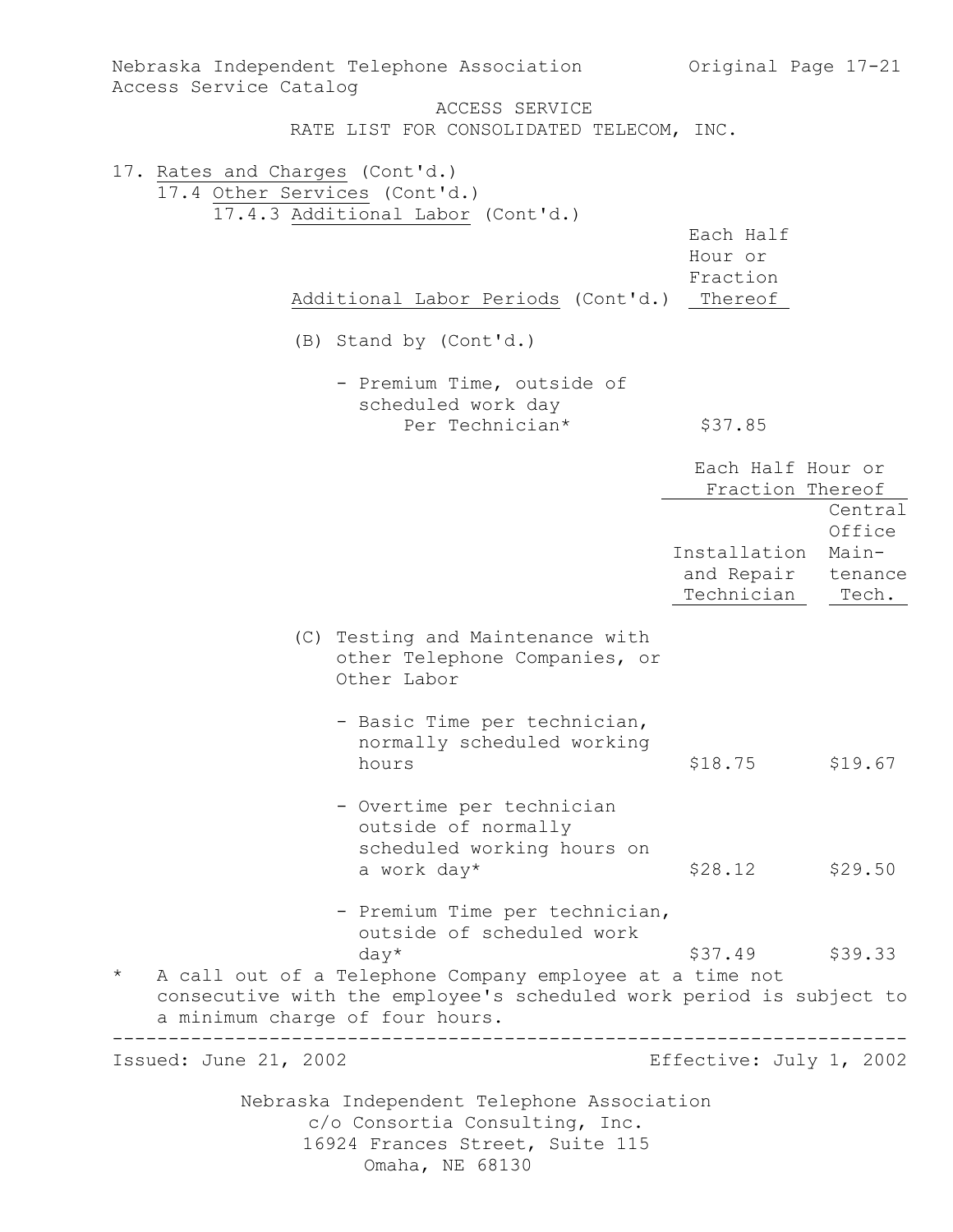Nebraska Independent Telephone Association (Original Page 17-22) Access Service Catalog

ACCESS SERVICE RATE LIST FOR CONSOLIDATED TELECOM, INC.

- 17. Rates and Charges (Cont'd.) 17.4 Other Services (Cont'd.)
	- 17.4.4 Miscellaneous Services
		- (A) Additional Cooperative Acceptance Testing-Switched Access

Testing Periods

Each Half Hour or<br>Fraction Thereof

Basic Time, Overtime\* and See the rates for<br>Premium Time\* 1998 Additional Labor

Additional Labor as set forth in 17.4.3(C) preceding.

(B) Additional Automatic Testing - Switched Access

| Additional Tests To First | Per Test Per      |
|---------------------------|-------------------|
| Point of Switching        | Transmission Path |

| Gain-Slope Tests         | \$2.89 |
|--------------------------|--------|
| C-Notched Noise Tests    | \$2.89 |
| $1004$ Hz Loss**         | \$2.89 |
| C-Message Noise**        | \$2.89 |
| Balance (return loss) ** | \$2.89 |

- \* A call out of a Telephone Company employee at a time not consecutive with the employee's scheduled work period is subject to a minimum charge of four hours.
- \*\* The 1004 Hz, C-Message Noise and Balance tests are non-chargeable routine tests; however, they may be requested on an as needed or more than routine scheduled basis, in which cases the charges herein apply. See NECA TARIFF F.C.C. NO. 5, 13.3.1(A)(2).

----------------------------------------------------------------------- Effective: July 1, 2002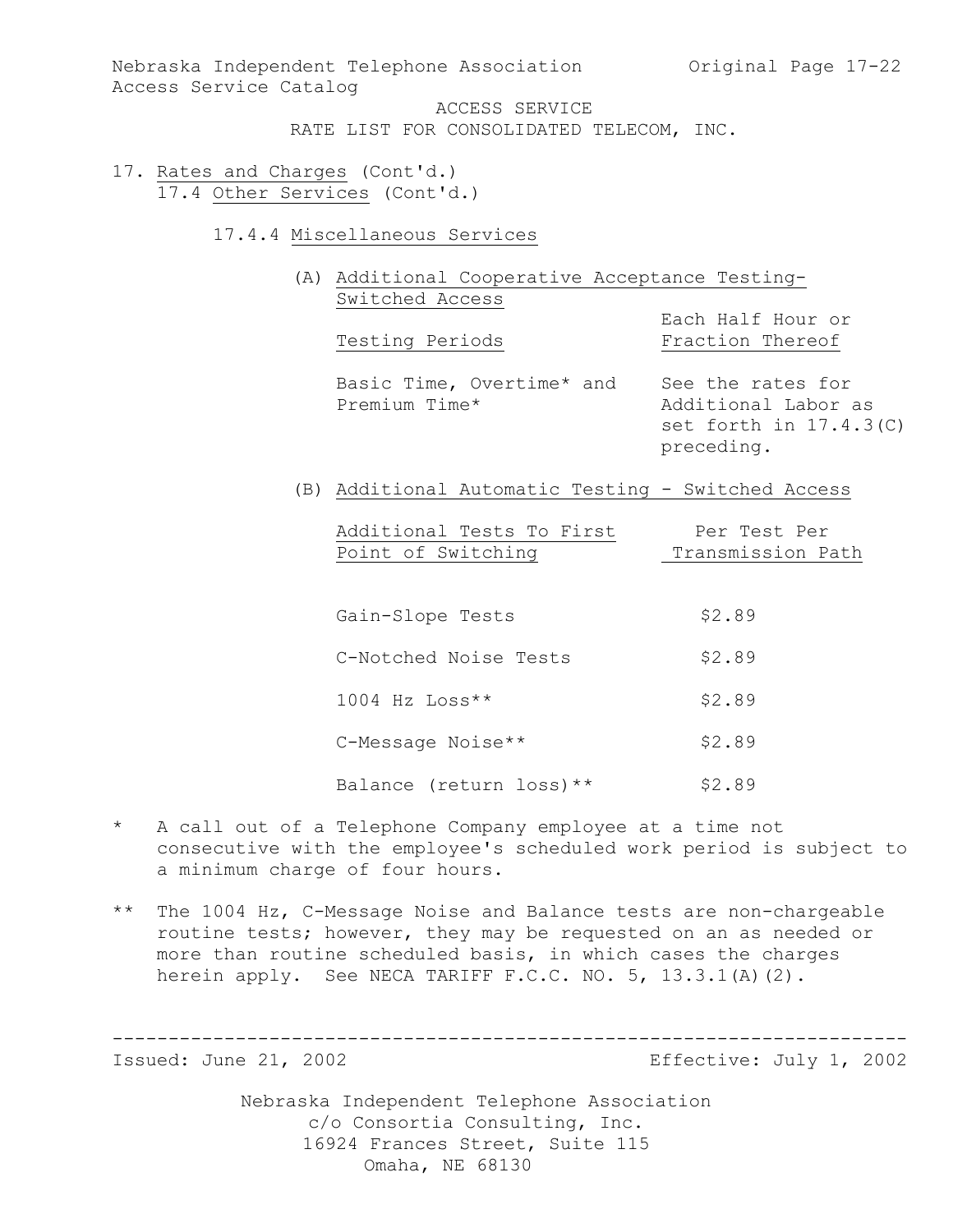| Access Service Catalog                     | Nebraska Independent Telephone Association 60 Original Page 17-23                                                                  |                                                                                                          |  |  |  |  |
|--------------------------------------------|------------------------------------------------------------------------------------------------------------------------------------|----------------------------------------------------------------------------------------------------------|--|--|--|--|
|                                            | ACCESS SERVICE<br>RATE LIST FOR CONSOLIDATED TELECOM, INC.                                                                         |                                                                                                          |  |  |  |  |
|                                            | 17. Rates and Charges (Cont'd.)<br>17.4 Other Services (Cont'd.)<br>17.4.4 Miscellaneous Services (Cont'd.)                        |                                                                                                          |  |  |  |  |
|                                            | (C) Additional Manual Testing - Switched Access                                                                                    |                                                                                                          |  |  |  |  |
|                                            | Additional Tests To First Point of Switching                                                                                       |                                                                                                          |  |  |  |  |
|                                            | Gain-Slope, C-Notched Noise See the rates for<br>and any other agreed to<br>tests - Per Technician                                 | Each Half Hour Or<br>Fraction Thereof<br>Additional Labor, as<br>set forth in $17.4.3$ (C)<br>preceding. |  |  |  |  |
|                                            | (D) Additional Cooperative Acceptance Testing -<br>Special Access                                                                  |                                                                                                          |  |  |  |  |
|                                            | Testing Periods                                                                                                                    | Each Half Hour Or<br>Fraction Thereof                                                                    |  |  |  |  |
|                                            | Basic Time, Overtime*<br>and Premium Time*                                                                                         | See the rates<br>for Additional<br>Labor as set<br>forth in<br>17.4.3(C)<br>preceding.                   |  |  |  |  |
|                                            | (E) Additional Manual Testing -<br>Special Access<br>Testing Periods                                                               | Each Half Hour Or<br>Fraction Thereof                                                                    |  |  |  |  |
|                                            | Basic Time, Overtime*<br>and Premium Time*                                                                                         | See the rates<br>for Additional<br>Labor as set<br>forth in<br>17.4.3(C)<br>preceding.                   |  |  |  |  |
| $\star$<br>a minimum charge of four hours. | A call out of a Telephone Company employee at a time not<br>consecutive with the employee's scheduled work period is subject to    |                                                                                                          |  |  |  |  |
| Issued: June 21, 2002                      |                                                                                                                                    | Effective: July 1, 2002                                                                                  |  |  |  |  |
|                                            | Nebraska Independent Telephone Association<br>c/o Consortia Consulting, Inc.<br>16924 Frances Street, Suite 115<br>Omaha, NE 68130 |                                                                                                          |  |  |  |  |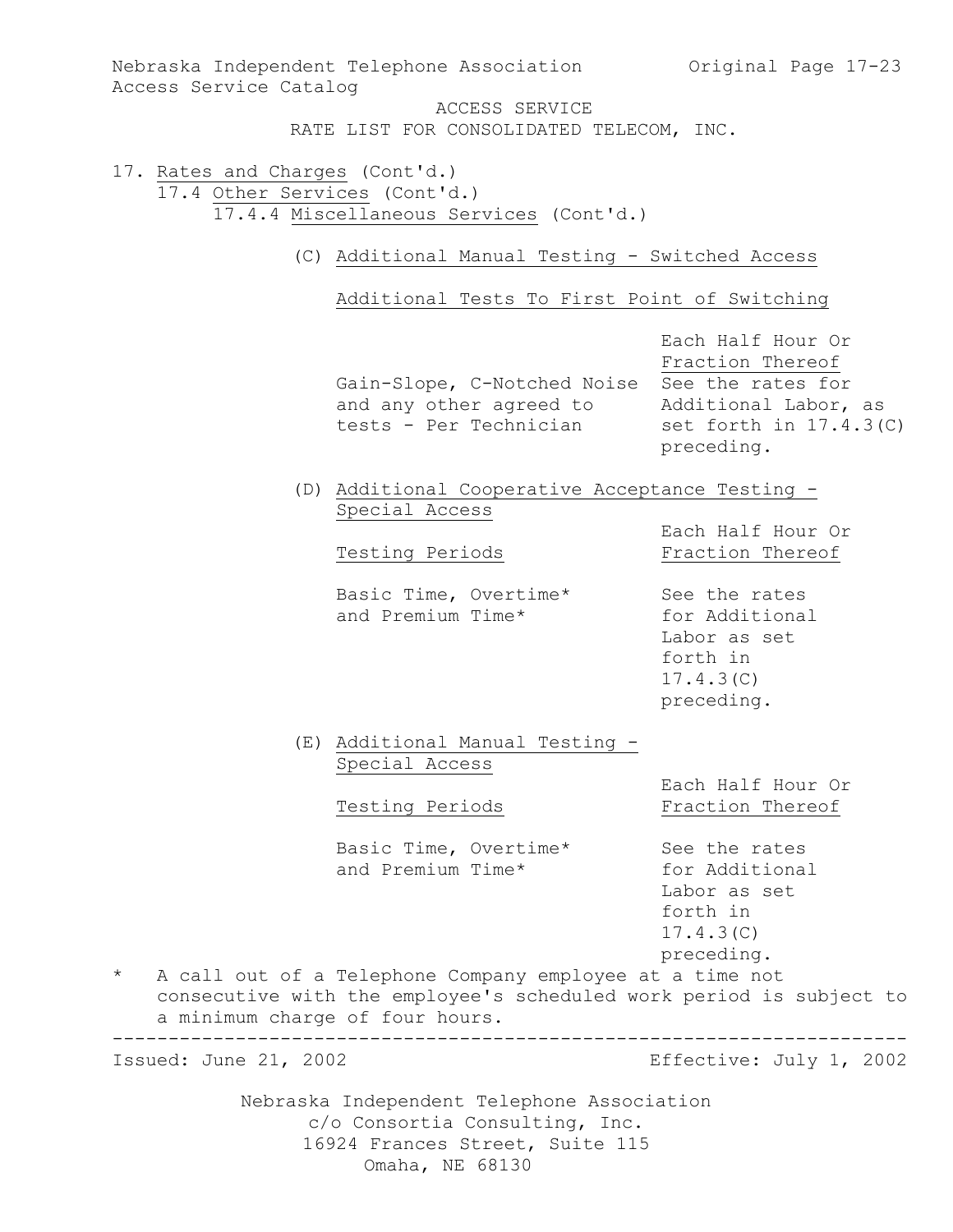Nebraska Independent Telephone Association (Original Page 17-24) Access Service Catalog

> ACCESS SERVICE RATE LIST FOR CONSOLIDATED TELECOM, INC.

- 17. Rates and Charges (Cont'd.)
	- 17.4 Other Services (Cont'd.)
		- 17.4.4 Miscellaneous Services (Cont'd.)

#### (F) Maintenance of Service

| Maintenance of<br>Service Periods          | Each Half Hour<br>Or Fraction<br>Thereof                                               |
|--------------------------------------------|----------------------------------------------------------------------------------------|
| Basic Time, Overtime*<br>and Premium Time* | See the rates<br>for Additional<br>Labor as set<br>forth in<br>17.4.3(C)<br>preceding. |
| (G) Reserved for future use.               |                                                                                        |
|                                            |                                                                                        |

(H) Reserved for future use.

(I) Reserved for future use.

\* A call out of a Telephone Company employee at a time not consecutive with the employee's scheduled work period is subject to a minimum charge of four hours.

----------------------------------------------------------------------- Effective: July 1, 2002